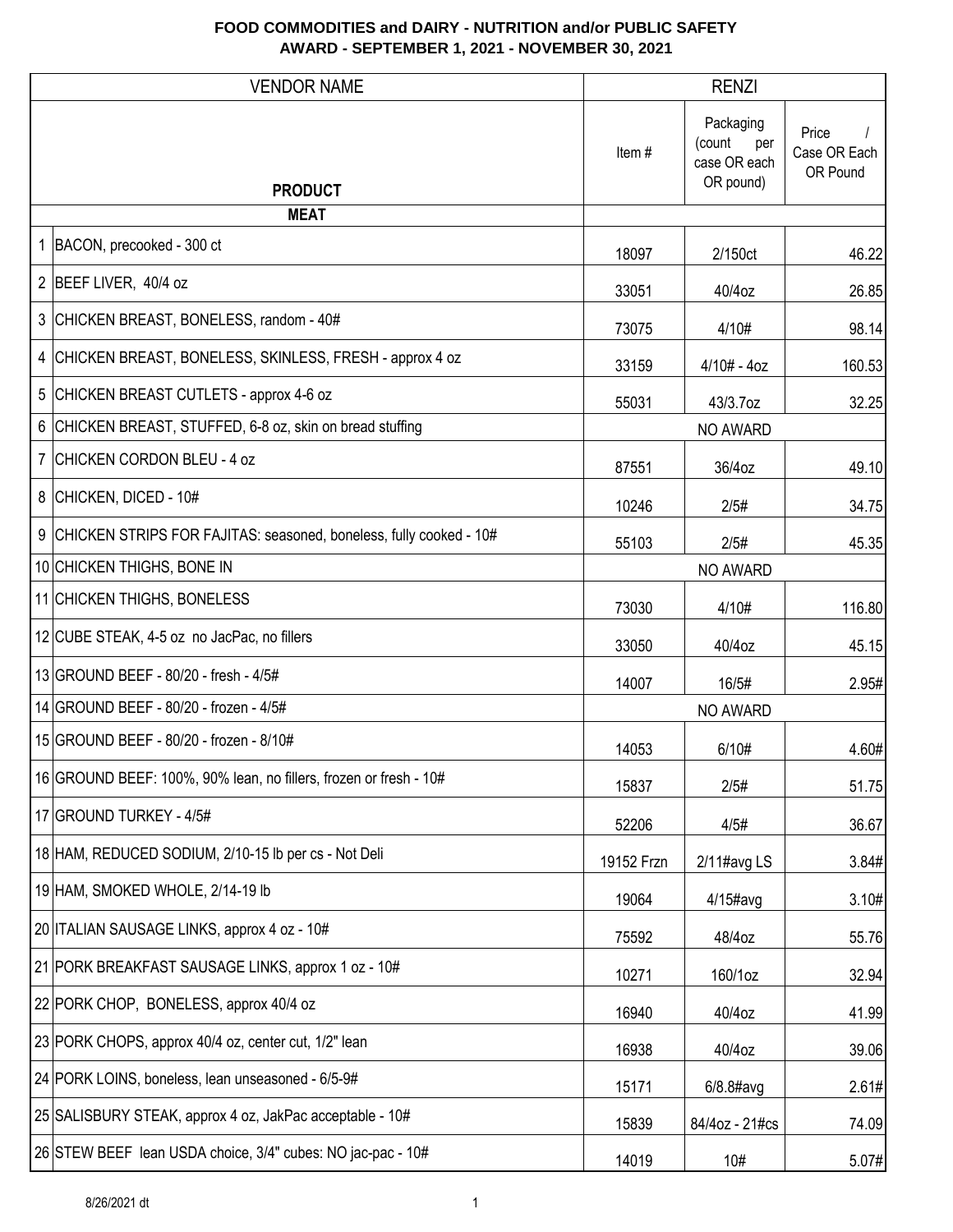|   | <b>VENDOR NAME</b>                                                                           |           | <b>RENZI</b>    |        |
|---|----------------------------------------------------------------------------------------------|-----------|-----------------|--------|
|   | 27 TOP ROUNDS, 4/8-12 lb, USDA choice, trimmed, split and tied                               | 12011     | $4/14$ #avg     | 5.75#  |
|   | 28 TURKEY BREAST, 2/8-10lb, premium grade, not deli, cooked, skinless                        | 54036     | $2/10\#avg$     | 3.55#  |
|   | <b>FROZEN FOOD</b>                                                                           |           |                 |        |
|   | 1   BABY BACK RIBS - 16/2.25#                                                                | 17111     | 16/2.5#avg      | 6.83#  |
|   | 2 BABY BACK RIBS - 30#                                                                       |           | NO AWARD        |        |
| 3 | BEEF PATTIES: 80% lean, 100% beef, 3 patties/pound, round, paper in between<br>patties - 10# | 11152     | 30/5.3oz        | 35.98  |
|   | 4 BREAKFAST SAUSAGE PATTIES - approx 1 oz                                                    | 10498     | 160/1oz         | 31.42  |
| 5 | <b>BREAKFAST SAUSAGE PATTIES - approx 2 oz</b>                                               | 15245     | 80/2oz          | 31.50  |
| 6 | BREAKFAST SAUSAGE PATTIES, VEGETARIAN - 112/cs                                               | 23048 SPO | 112/1.34oz      | 53.92  |
| 7 | <b>BREADED FISH COOKED</b>                                                                   | 40156     | 80/3.6oz        | 49.52  |
|   | 8 BREADED FISH: uncooked, ready to bake, NOT DEEP FRY, comparable to Pier 17                 | 40161 SPO | 46/3.6oz        | 28.57  |
| 9 | BREADED FISH FILLETS - approx 4 oz                                                           | 10901     | 10#             | 33.90  |
|   | 10 CHICKEN BREAST, BONELESS, SKINLESS                                                        | 33159     | $4/10# - 4oz$   | 160.53 |
|   | 11 CHICKEN BREASTS, approx 6.5 oz, bone in and skin on, no backs, no ribs, IQF               |           | NO AWARD        |        |
|   | 12 CHICKEN FILLETS, BREADED - approx 4 oz                                                    | 55058     | 40/4oz          | 37.50  |
|   | 13 CHICKEN LEGS - approx 6 oz, IQF                                                           |           | <b>NO AWARD</b> |        |
|   | 14 CHICKEN NUGGET                                                                            | 55054     | 225/.71oz       | 20.45  |
|   | 15 CHICKEN PATTY                                                                             | 55377     | 2/6.62#         | 33.49  |
|   | 16 CUBED PORK                                                                                | 17079     | 2/5#            | 24.55  |
|   | 17 DANISH - assorted                                                                         | 51190     | 24/3OZ          | 22.00  |
|   | 18 DICED TURKEY                                                                              | 10161     | 2/5#            | 26.99  |
|   | 19 DINNER ROLLS - 1 oz - proof & bake                                                        | 51196     | 150/1.25oz      | 29.99  |
|   | 20 DONUT - assorted                                                                          | 51119     | 126/1.3oz       | 32.28  |
|   | 21 FISH NUGGETS - approx 1 oz                                                                | 40157     | 4/5#            | 63.88  |
|   | 22 FRENCH FRIES                                                                              | 34115     | 6/5#            | 21.60  |
|   | 23 FRENCH TOAST - SLICES, Not Sticks                                                         |           | NO AWARD        |        |
|   | 24 GARLIC BREAD - PRE-SLICED, Individual - 125/bx                                            | 51647     | 125/1.2oz       | 27.20  |
|   | 25 HASHBROWN - approx 2.25 oz                                                                | 34210     | 240/2.25oz      | 55.69  |
|   | 26 HOT DOGS - All Beef                                                                       | 23080     | 80/2oz (10#cs)  | 36.22  |
|   | 27 HOT DOGS (approx 80 cs)                                                                   | 23034     | 10#             | 39.24  |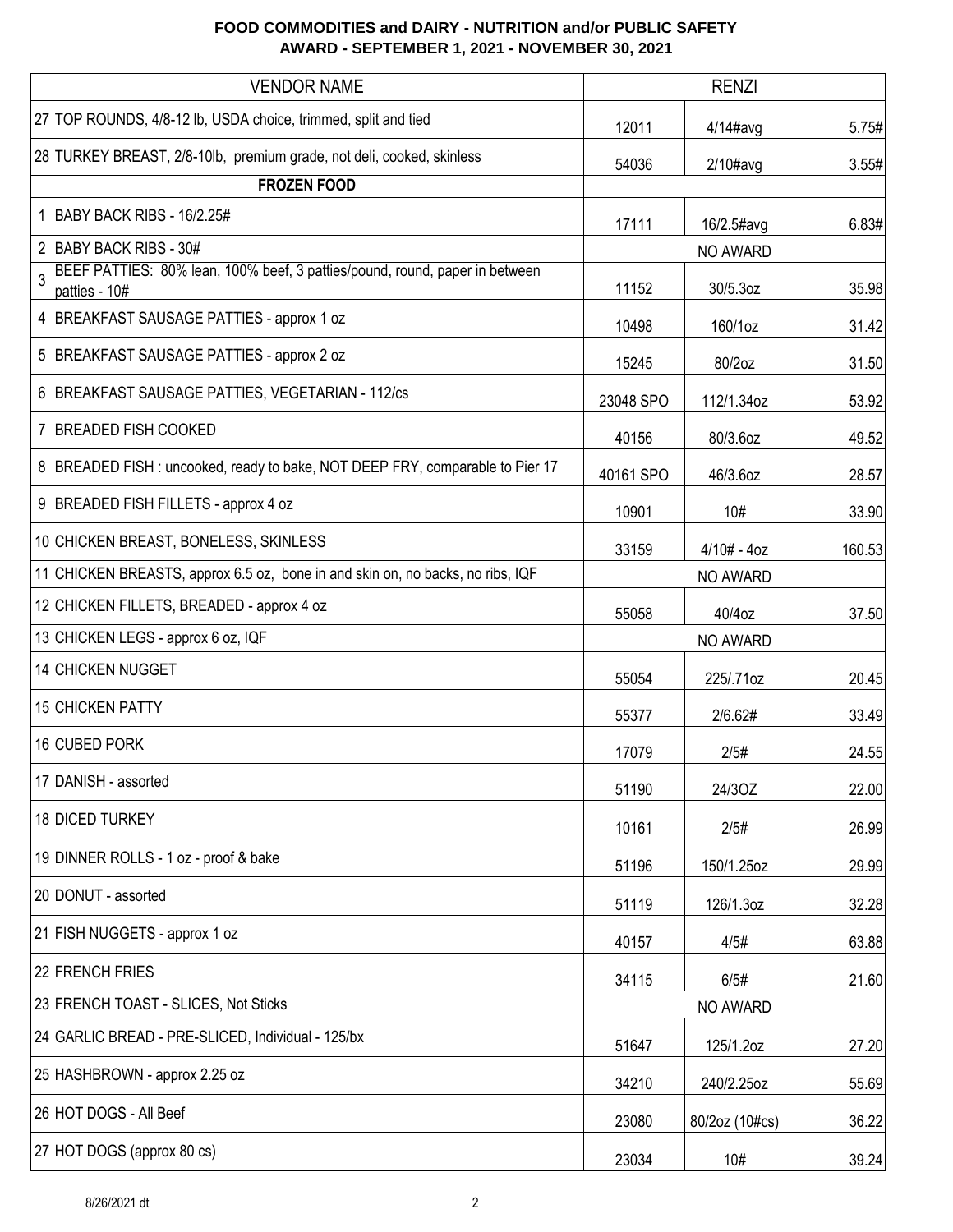| <b>VENDOR NAME</b>                          | <b>RENZI</b> |                        |       |
|---------------------------------------------|--------------|------------------------|-------|
| 28 HOT DOGS - LOW SODIUM                    | NO AWARD     |                        |       |
| 29 HOT DOGS - TURKEY                        | 23099        | 160/2oz                | 31.79 |
| 30 MANICOTTI - approx 3 oz                  | 37086        | 60/2.75oz              | 26.82 |
| 31 MEATBALLS                                | 11234        | 10#                    | 27.15 |
| 32 MEATLOAF SLICES                          | 33167        | 75/3.2oz 15#<br>case   | 60.87 |
| 33 OMELETS - approx 1 oz                    |              | NO AWARD               |       |
| 34 OMELETS - approx 3 oz                    | 26044 SPO    | 84/3oz                 | 55.43 |
| 35 PANCAKES                                 | 46031        | 144/1.2oz              | 27.51 |
| 36 PANCAKES - BUTTERMILK - approx 1.2 oz    | 46001        | 144/1.3oz              | 23.30 |
| 37 PEPPERONI: sliced                        | 32067        | 10#                    | 35.88 |
| 38 PIE SHELLS - 10" - Unbaked               | 48006        | 20ct                   | 24.35 |
| 39 PIZZA, CHEESE, 5" ROUND - approx 5 oz    | 80010        | 60ct                   | 55.69 |
| 40 PIZZA CRUST, sheet pan - approx 24 oz    | 38713        | 12/24oz                | 20.50 |
| 41 PIZZA CRUST, sheet pan - approx 44 oz    | 37807        | 10/43oz                | 26.00 |
| 42 PIZZA TOPPING, SAUSAGE                   | 10489        | 4/5#                   | 62.27 |
| 43 POPCORN CHICKEN, Plain                   | 55121        | 2/5#                   | 28.49 |
| 44 PORK BUTT, BONE IN, 8-12#                | 33024        | 75/3.2oz               | 63.83 |
| 45 PORK BOSTON BUTT, BONE IN, 65#           | 17022        | 4/2Pack<br>70#avg case | 1.97# |
| 46 PORK BBQ RIBETTES, cooked, approx 3-4 oz |              | NO AWARD               |       |
| 47 POTATOES, CUBED (to pan fry)             | 34109        | 4/5#                   | 36.12 |
| 48 PULLED TURKEY                            | 52031        | 2/5#                   | 44.43 |
| 49 RAVIOLI, MEAT                            |              | NO AWARD               |       |
| 50 RAVIOLI, CHEESE                          | 37088        | 2/5#                   | 40.45 |
| 51 STEAK UM                                 | 33168        | 56/3oz                 | 40.74 |
| 52 SWEET POTATO FRIES                       | 34120        | 6/2.5#                 | 30.99 |
| 53 STUFFED SHELLS - approx 2 oz             | 37041        | 2/5# 1.75oz            | 37.45 |
| 54 TATOR TOT - approx 1 oz                  | 34039        | 6/5#                   | 44.25 |
| 55 TURKEY, WHOLE - raw, frozen              |              | NO AWARD               |       |
| 56 TURKEY BREAST - raw, frozen              | 52036        | $2/11$ #avg            | 3.27# |
| 57 UNBREADED FISH FILLETS - approx 4 oz     |              | NO AWARD               |       |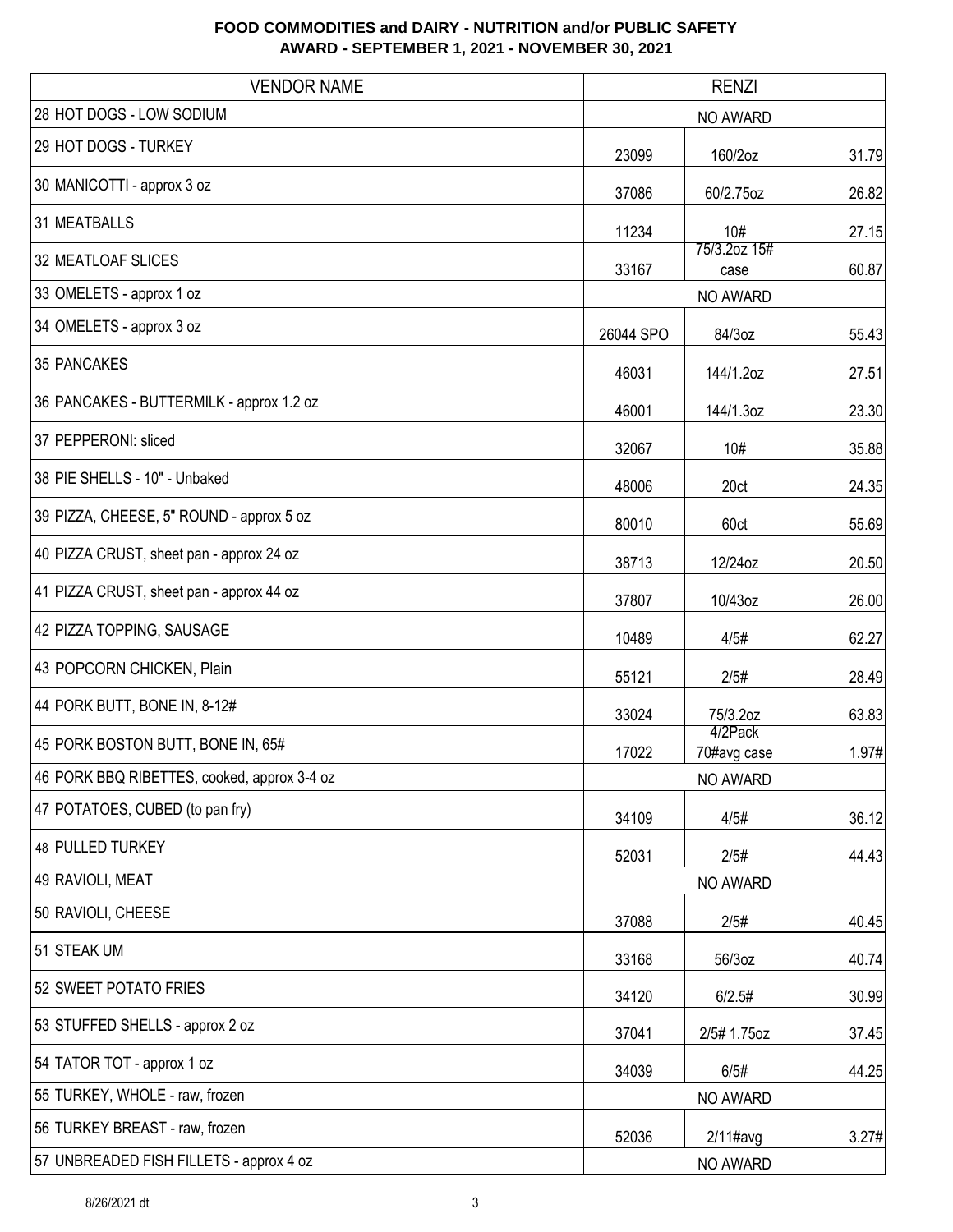| <b>VENDOR NAME</b>                    |           | <b>RENZI</b>         |       |
|---------------------------------------|-----------|----------------------|-------|
| 58 UNBREADED VEAL PATTY - approx 4 oz |           | NO AWARD             |       |
| 59 VEGGIE BURGER, regular             |           | NO AWARD             |       |
| 60 VEGGIE BURGER, southwestern        | 11075 SPO | 48/3.4oz             | 54.99 |
| 61 WAFFLES                            | 46009     | 144/1.23oz           | 19.57 |
| 62 WRAPS - 12"                        | 60048     | 6/12ct               | 15.99 |
| <b>FISH</b>                           |           | 24/12oz in           |       |
| 1 TUNA FISH - 12 oz                   | 43232 SPO | water                | 69.95 |
| 2 TUNA FISH - 66.5 oz                 | 64025     | 6/66.5oz in<br>water | 41.90 |
| <b>EGGS</b>                           |           |                      |       |
| 1 EGG PATTIES - 1 oz - frozen         | 27062     | 144/1oz              | 22.96 |
| 2 EGG PATTIES - 1.5 oz - frozen       | 27049     | 120/1.5oz            | 29.33 |
| 3 EGG PATTIES - 1.75 oz - frozen      | 27092     | 144/1.75oz           | 37.85 |
| 4 EGG PATTIES - 2 oz - frozen         | 27093     | 100/2oz              | 28.99 |
| 5 FRESH EGGS - LARGE - 15/doz         | 28006     | 15doz                | 17.90 |
| 6 FRESH EGGS - LARGE - 30/doz         | 28028     | Medium 30doz         | 34.80 |
| 7   PASTEURIZED EGGS - 15/2#          | 27048     | 15/2#                | 50.98 |
| 8 PEELED HARD COOKED - 25#            | 28108     | 25#                  | 53.19 |
| <b>PASTA &amp; GRAINS</b>             |           |                      |       |
| 1 BARLEY                              | 78309 SPO | 24/1#                | 22.15 |
| 2 CASSEROLE ELBOW NOODLES             | 76884     | 2/10#                | 21.45 |
| 3 EGG NOODLES                         | 84082     | 1/10#                | 16.20 |
| 4 ELBOW MACARONI                      | 84073     | 20#                  | 18.99 |
| 5 LASAGNA NOODLES                     | 76879     | 12/1#                | 15.25 |
| 6   RICE, BROWN - par boil - 25#      | 65002     | 1/25#                | 16.05 |
| 7   RICE - par boil - $25#$           | 66014     | 25#                  | 16.25 |
| 8 RICE - par boil - 50#               |           | NO AWARD             |       |
| 9   ROTINI - tricolor                 | 76882     | 2/10#                | 26.59 |
| 10 ROTINI - plain                     | 84083     | 20#                  | 20.99 |
| 11 SHELLS - Medium Size               | 76913     | 20#                  | 22.47 |
| 12 SPAGHETTI                          | 84072     | 20#                  | 20.99 |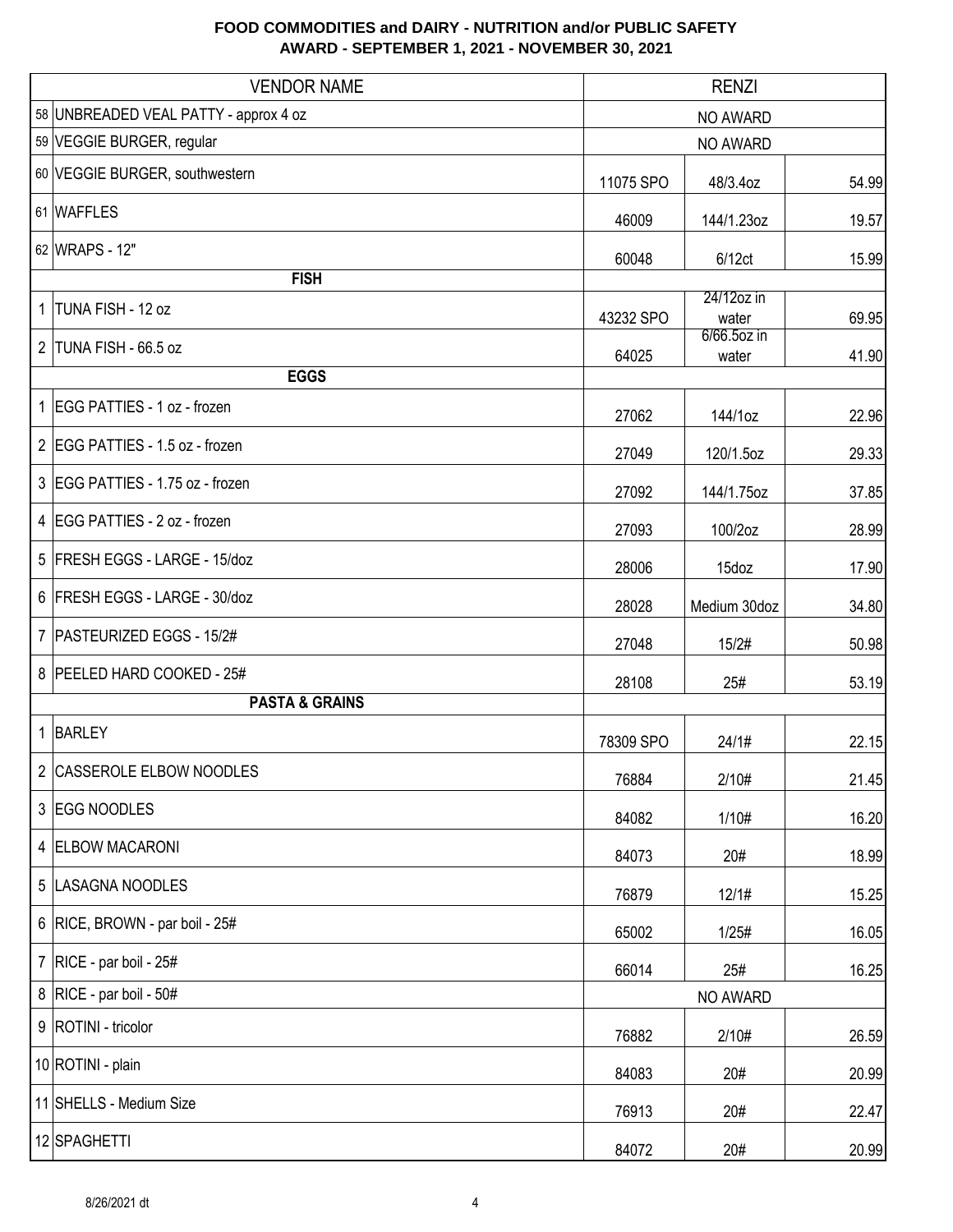|   | <b>VENDOR NAME</b>                  | <b>RENZI</b> |               |        |
|---|-------------------------------------|--------------|---------------|--------|
|   | $13$ ZITI                           | 84074        | 2/10#         | 20.05  |
|   | <b>BAKING PRODUCTS</b>              |              |               |        |
|   | 1 BAKING COCOA                      | 92337        | 6/5#          | 106.15 |
|   | 2 BAKING POWDER                     | 68064        | 6/5#          | 56.42  |
|   | 3 BAKING SODA                       | 68058        | 24/1#         | 17.80  |
|   | 4 CANOLA OIL                        | 30088        | $6/1$ gal     | 68.25  |
|   | 5 COCONUT: unsweetened              |              | NO AWARD      |        |
|   | 6 CORN STARCH                       | 91369        | 24/1#         | 17.93  |
|   | 7 $ CRAISINS - 5#$                  | 73094        | 5#            | 19.45  |
|   | 8 CRAISINS - 10#                    |              | NO AWARD      |        |
|   | $9$ FLOUR - 25#                     | 10820        | 2/25#         | 17.80  |
|   | 10 FLOUR - 50#                      | 10864        | 50#           | 17.99  |
|   | 11 PEANUT BUTTER CHIPS - 25#        | 75071 SPO    | 25#           | 101.21 |
|   | 12 SEMI-SWEET CHOCOLATE CHIPS - 25# | 92210        | 25#           | 56.53  |
|   | 13 SHORTENING                       | 10954        | 50#           | 64.79  |
|   | 14 SUGAR, BROWN - 2#                | 11183        | 12/2#         | 30.39  |
|   | 15 SUGAR, BROWN - 50#               | 67009        | 50#           | 45.90  |
|   | 16 SUGAR, CONFECTIONERY - 2#        | 92205        | 12/2#         | 29.79  |
|   | 17 SUGAR, CONFECTIONERY - 50#       | 67007        | 50#           | 46.30  |
|   | 18 SUGAR, GRANULATED - 5#           | 68393        | 10/4#         | 34.55  |
|   | 19 SUGAR, GRANULATED - 50#          | 68395        | 50#           | 36.60  |
|   | 20 VANILLA EXTRACT - 16 oz          | 68182        | $6/16$ oz     | 41.12  |
|   | 21 VANILLA EXTRACT - 32 oz          |              | NO AWARD      |        |
|   | 22 VANILLA EXTRACT - Gal            | 96205        | $4/1$ gal     | 45.22  |
|   | 23 VEGETABLE OIL - Gal              |              | NO AWARD      |        |
|   | 24 WALNUTS                          | 92353        | 5# halves/pcs | 45.25  |
|   | <b>INDIVIDUAL / BULK CEREALS</b>    |              |               |        |
| 1 | BRAN FLAKES - Individual - 1 oz     | 75488 SPO    | 96/1oz        | 30.39  |
|   | 2 BRAN FLAKES - Bulk - 35 oz        | 92331 SPO    | $4/35$ oz     | 16.15  |
|   | 3 CHEERIOS - Individual - 1 oz      | 84160        | 96/1oz        | 29.07  |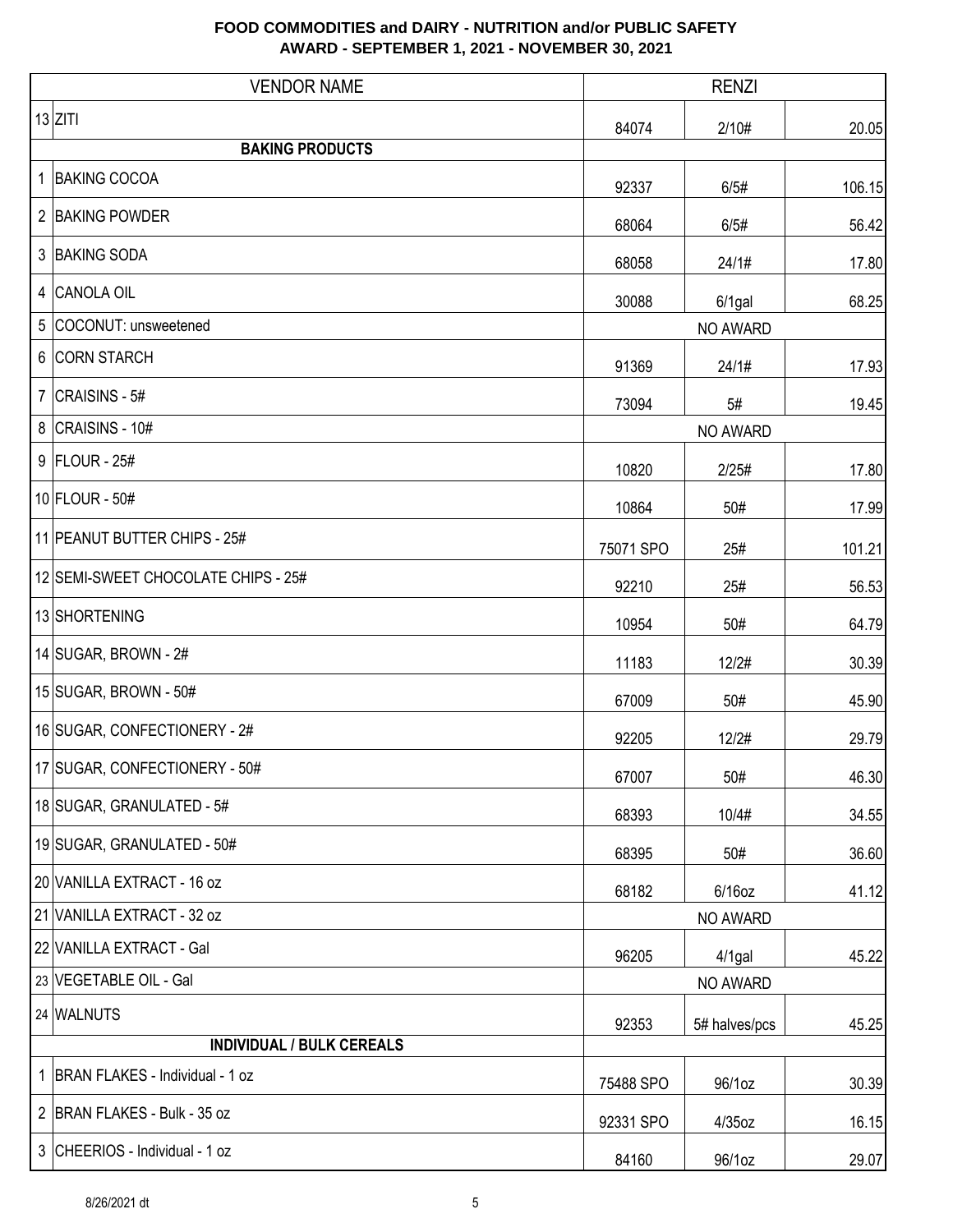| <b>VENDOR NAME</b>                             | <b>RENZI</b> |                 |       |
|------------------------------------------------|--------------|-----------------|-------|
| 4 CHEERIOS - Bulk - 29 oz - 35 oz              | 76254        | 4/35oz          | 16.25 |
| 5 CINNAMON TOASTIES - Individual - 1 oz        | 84065        | 96/1oz          | 29.07 |
| 6 CINNAMON TOASTIES - Bulk - 32 oz - 35 oz     | 92334 SPO    | 4/35oz          | 18.99 |
| 7   CORN FLAKES - Individual - 1 oz            | 76496 SPO    | 96/1oz          | 26.99 |
| 8 CORN FLAKES - Bulk - 32 oz - 35 oz           | 76255        | 4/35oz          | 14.45 |
| 9 CREAM OF WHEAT - Bulk - 28 oz - 35 oz        | 85520        | 12/28oz         | 35.87 |
| 10 CREAM OF WHEAT - Individual - 1 oz          |              | <b>NO AWARD</b> |       |
| 11 FROSTED FLAKES - Individual - 1 oz          | 10522        | 96/1oz          | 31.90 |
| 12 FROSTED FLAKES - Bulk - 35 oz - 45 oz       | 92321 SPO    | 4/32oz          | 15.99 |
| 13 OATMEAL - Individual - 1 oz                 | 76593        | 48/1oz          | 10.95 |
| 14 QUICK OATS - 35 oz - 45 oz                  | 85522        | 12/42oz         | 33.45 |
| 15 RAISIN BRAN - Individual - 1 oz             | 10519 SPO    | 96/1oz          | 22.80 |
| 16 RAISIN BRAN - Bulk - 35 oz                  | 76243        | $4/35$ oz       | 17.69 |
| 17 SPECIAL K - Individual - 1 oz               | 84026        | 96/1oz          | 35.75 |
| 18 RICE CRISPIES - Individual - 1 oz           | 10634        | 96/1oz          | 26.15 |
| 19 RICE CRISPIES - Bulk - 32 oz - 35 oz        | 76256        | $4/35$ oz       | 17.28 |
| 20 SHREDDED WHEAT - Individual - 1 oz - 1.2 oz | 10518 SPO    | 96/1oz          | 25.70 |
| 21 SHREDDED WHEAT - Bulk - 32 oz - 35 oz       | 76253 SPO    | 4/35oz          | 20.44 |
| 22 TOOTIE FRUTIES - Individual - 1 oz          | 10520        | 96/1oz          | 28.90 |
| 23 TOOTIE FRUTIES - Bulk - 35 oz               | 92336 SPO    | 4/35oz          | 18.75 |
| <b>DESSERT MIXES</b>                           |              |                 |       |
| 1 ANGEL FOOD CAKE - 12/1#                      |              | <b>NO AWARD</b> |       |
| 2 APPLE PIE FILLING - #10                      | 73066        | 6/#10           | 46.15 |
| 3 BROWNIE MIX - 6/5#                           | 28038        | 6/5#            | 28.59 |
| 4 BROWNIE MIX, Sugar Free                      |              | NO AWARD        |       |
| 5 CAKE MIX, CARROT                             | 28139        | 6/5#            | 38.40 |
| 6 CAKE MIX, CARROT, Sugar Free                 |              | NO AWARD        |       |
| 7 CAKE MIX, CHOCOLATE                          | 27955        | 6/5#            | 29.55 |
| 8 CAKE MIX, CHOCOLATE, Sugar Free              |              | NO AWARD        |       |
| 9 CAKE MIX, SPICE                              | 28250        | 6/5#            | 31.99 |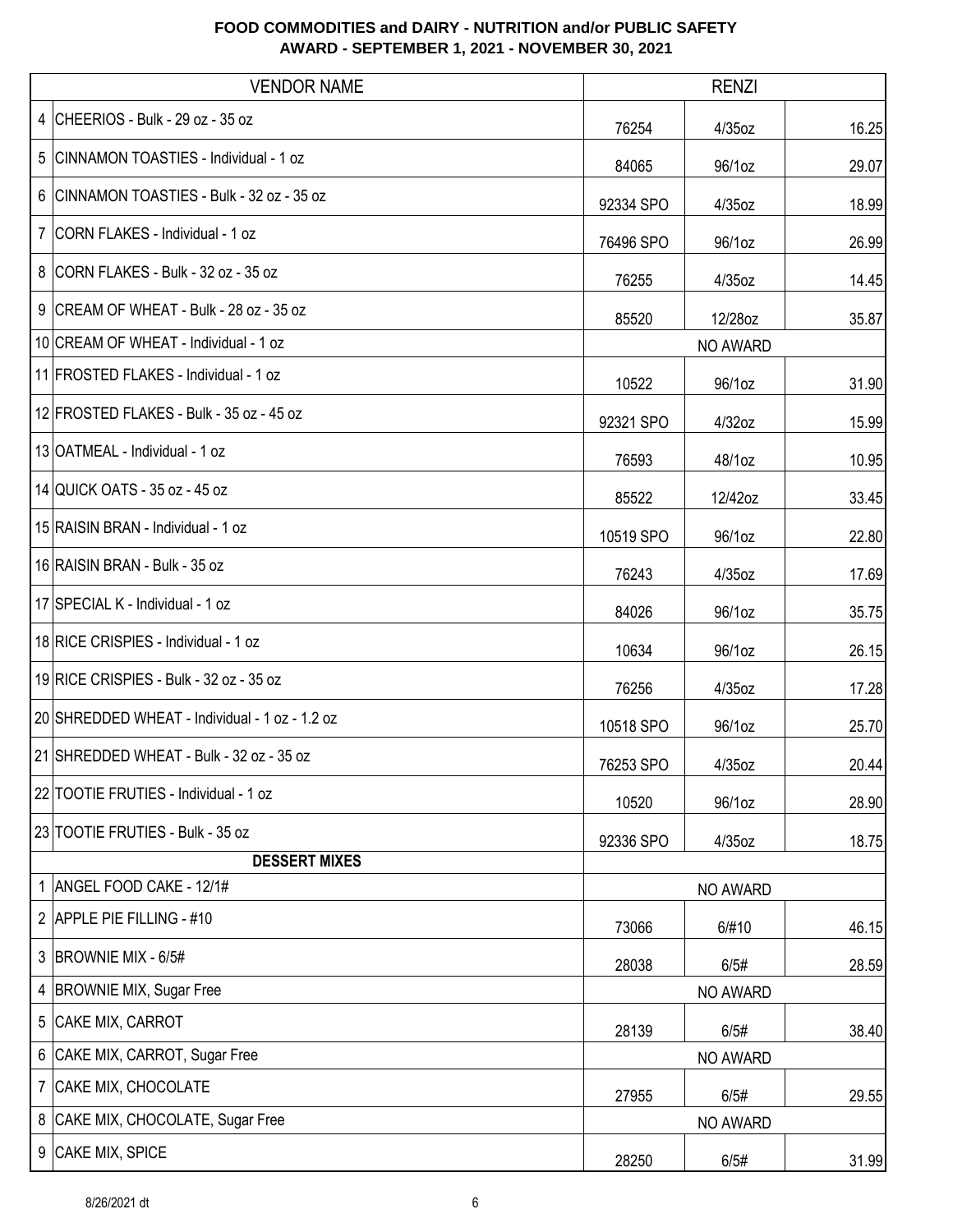| <b>VENDOR NAME</b>                                                  |           | <b>RENZI</b>   |       |
|---------------------------------------------------------------------|-----------|----------------|-------|
| 10 CAKE MIX, YELLOW                                                 | 27973     | 6/5#           | 26.99 |
| 11 CAKE MIX, WHITE                                                  | 28221     | 6/5#           | 26.99 |
| 12 CAKE MIX, WHITE, Sugar Free                                      |           | NO AWARD       |       |
| 13 CHEESECAKE                                                       | 28216     | 6/4#           | 56.55 |
| 14 GINGERBREAD MIX                                                  | 28114     | 6/5#           | 39.70 |
| 15   ICING, READY TO SPREAD: MUST BE SHELF STABLE: Chocolate - 12 # | 45314     | 12#            | 29.95 |
| 16 ICING, READY TO SPREAD: MUST BE SHELF STABLE: Vanilla - 12 #     | 45315     | 12#            | 29.85 |
| 17 ICING, CHOCOLATE, Sugar Free                                     |           | NO AWARD       |       |
| 18 ICING, WHITE, Sugar Free                                         |           | NO AWARD       |       |
| 19 MUFFIN MIX, BANANA NUT                                           |           | NO AWARD       |       |
| 20 MUFFIN MIX, BASIC                                                | 28231     | 6/5#           | 26.90 |
| 21 MUFFIN MIX, BLUEBERRY                                            | 28424 SPO | 6/5#           | 27.87 |
| 22 MUFFIN MIX, BRAN                                                 | 76608 SPO | 6/5#           | 56.88 |
| 23 MUFFIN MIX, CORN                                                 | 28217     | 6/5#           | 31.90 |
| 24 MUFFIN MIX, HONEY BRAN                                           | 28225 SPO | 6/5#           | 47.99 |
| <b>COOKING PRODUCTS</b>                                             |           |                |       |
| 1 BEEF BASE                                                         | 57719     | 12/1#          | 66.05 |
| 2 BEEF BASE, LOW SODIUM                                             | 57716     | 12/1#          | 80.64 |
| 3 BEEF BROTH, LOW SODIUM                                            |           | NO AWARD       |       |
| <b>BISQUICK MIX</b><br>$\overline{4}$                               | 28237     | 6/5#           | 25.20 |
| 5 BREAD CRUMBS, ITALIAN                                             | 29131     | 6/5#           | 28.95 |
| 6 CHICKEN BROTH                                                     | 36580     | 12/48oz        | 28.27 |
| 7 CHICKEN BROTH, LOW SODIUM                                         |           | NO AWARD       |       |
| 8 CHICKEN GRAVY                                                     | 28425     | 8/15oz         | 25.77 |
| 9 CHICKEN GRAVY, LOW SODIUM                                         | 28448     | 8/15oz Poultry | 26.99 |
| 10 CHICKEN BASE - 1#                                                | 57721     | 12/1#          | 61.89 |
| 11 CHICKEN BASE - 5#                                                | 57724     | 6/1#           | 42.55 |
| 12 CHICKEN BASE, LOW SODIUM                                         | 57715     | 12/1#          | 67.11 |
| 13 CRISPY ONIONS                                                    | 73125     | 6/24oz         | 36.74 |
| 14 FALAFEL                                                          |           | NO AWARD       |       |
| 15 INSTANT BROTH & SEASONING - BEEF, LOW SODIUM                     | 91235 SPO | 300/4gm        | 37.54 |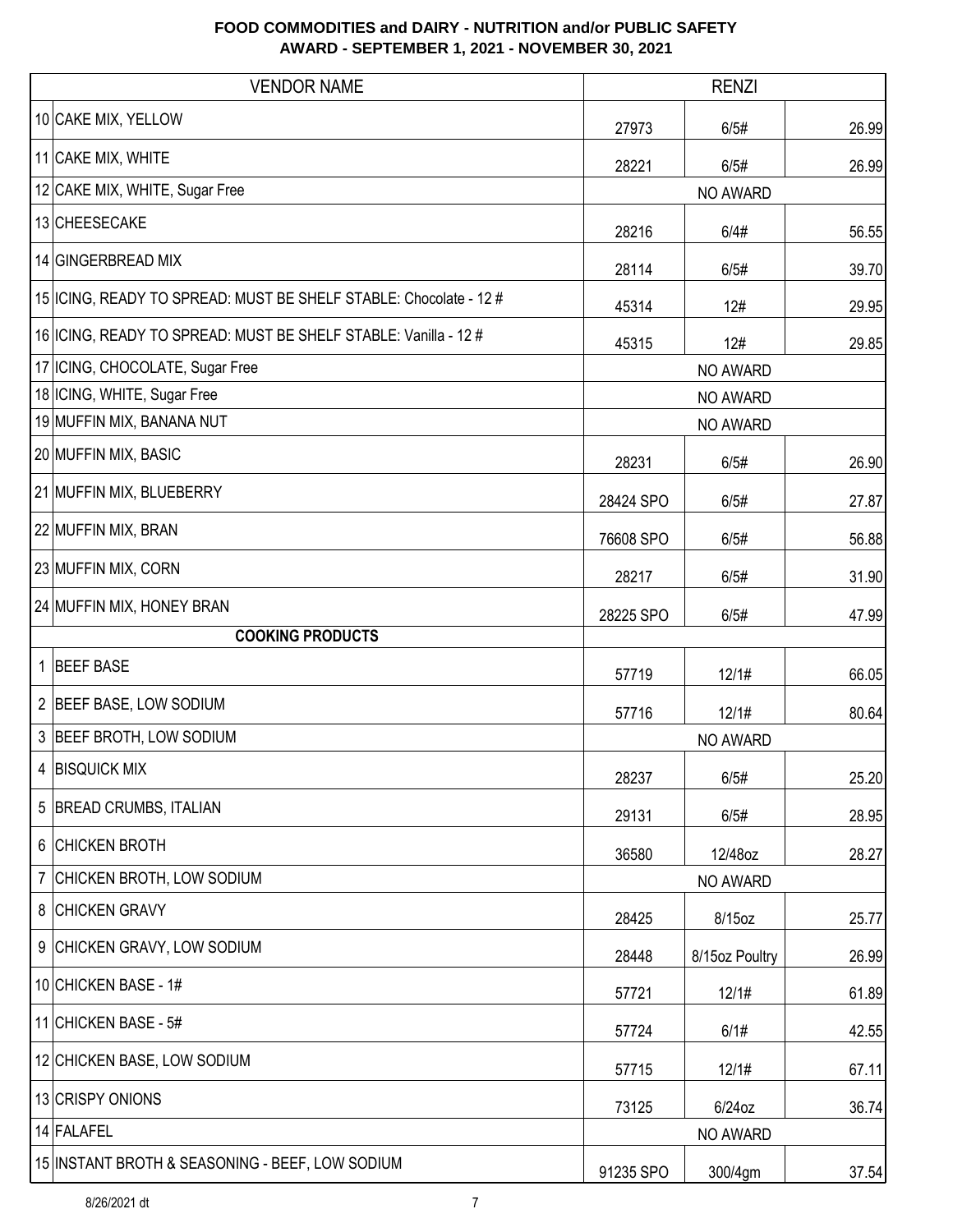|    | <b>VENDOR NAME</b>                                 |           | <b>RENZI</b>    |       |
|----|----------------------------------------------------|-----------|-----------------|-------|
|    | 16 INSTANT BROTH & SEASONING - CHICKEN, LOW SODIUM | 91236 SPO | 300/4gm         | 37.54 |
|    | 17 MINCED GARLIC, IN LIQUID                        | 68185     | 6/32 OZ         | 34.99 |
|    | 18 PANCAKE MIX                                     | 28085     | 6/5#            | 23.30 |
|    | 19 PORK GRAVY MIX                                  | 57709     | 8/16oz          | 38.31 |
|    | 20 PORK GRAVY MIX, LOW SODIUM                      | 28448 SPO | 8/15oz          | 27.47 |
|    | 21 SOY SAUCE, LOW SODIUM                           | 37300 SPO | $6/0.5$ gal     | 39.99 |
|    | 22 STUFFING MIX, CHICKEN - 6/3.5#                  | 65040     | $6/55$ oz       | 59.99 |
|    | 23 STUFFING MIX, CORNBREAD - 6/3.5#                | 65034 SPO | 6/28oz          | 33.40 |
|    | 24 SWEETENED CONDENSED MILK - 24/14 oz             |           | NO AWARD        |       |
|    | 25 TEMPURA BATTER                                  | 28130     | 6/5#            | 49.50 |
|    | 26 THICK-IT INSTANT HEALTHCARE FOOD THICKENER - PC |           | NO AWARD        |       |
| 27 | THICK-IT INSTANT HEALTHCARE FOOD THICKENER - Bulk  | 76732     | 25#             | 66.99 |
|    | 28 TOFU - 12/14 oz                                 |           | NO AWARD        |       |
|    | 29 TOFU - 6/4#                                     | 89137     | 4/4#            | 27.28 |
|    | 30 TURKEY GRAVY MIX                                | 57698     | 8/16oz          | 40.29 |
|    | 31 TURKEY GRAVY MIX, LOW SODIUM                    | 28448     | 8/15oz Poultry  | 26.99 |
|    | 32 VEGETABLE BASE                                  | 57696 SPO | 6/1#            | 27.55 |
|    | 33 VINEGAR                                         | 56100     | $4/1$ gal       | 7.49  |
|    | 34 WORCESTERSHIRE SAUCE                            | 75181     | $4/1$ gal       | 29.99 |
|    | 35 WORCESTERSHIRE SAUCE, LOW SODIUM                |           | NO AWARD        |       |
|    | <b>SALAD DRESSINGS</b>                             |           |                 |       |
| 1  | SALAD DRESSING Low Fat French                      |           | NO AWARD        |       |
| 2  | <b>SALAD DRESSING Low Fat Ranch</b>                | 78427     | $4/1$ gal       | 40.59 |
| 3  | SALAD DRESSING Low Fat Golden Italian              | 56025     | $4/1$ gal       | 30.92 |
| 4  | <b>SALAD DRESSING Low Fat Thousand Island</b>      |           | NO AWARD        |       |
| 5  | <b>SALAD DRESSING Catalina</b>                     | 67266 SPO | $4/1$ gal       | 47.31 |
| 6  | <b>SALAD DRESSING Italian</b>                      | 56176     | $4/1$ gal       | 34.15 |
| 7  | <b>SALAD DRESSING Ranch</b>                        | 56171     | $4/1$ gal       | 35.59 |
| 8  | SALAD DRESSING Thousand Island                     | 56060     | $4/1$ gal<br>GF | 44.00 |
| 9  | SALAD DRESSING POWDER MIX, Italian                 | 28215     | 12/7.6oz        | 32.99 |
|    | <b>SPICES</b>                                      |           |                 |       |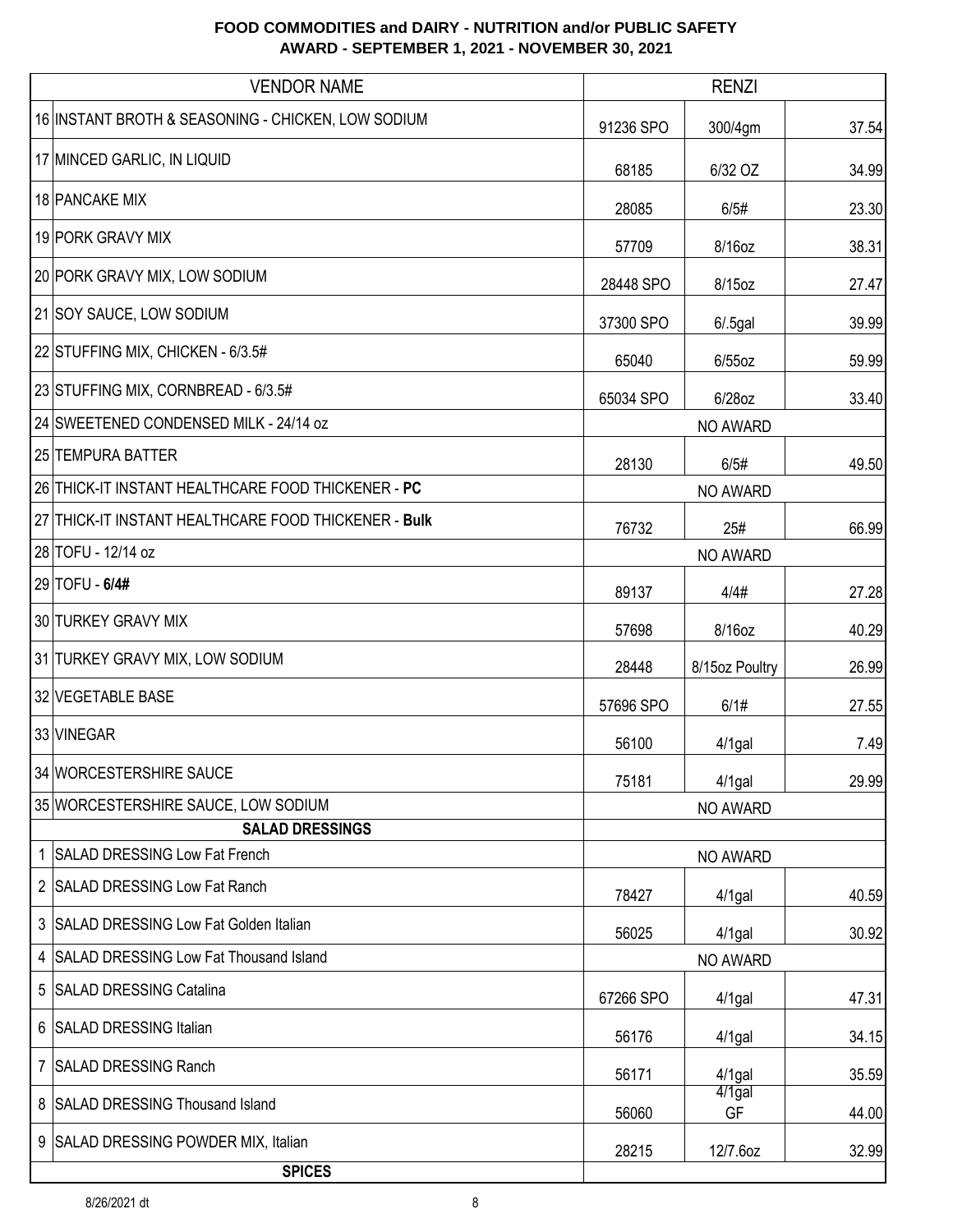| <b>VENDOR NAME</b>                             | <b>RENZI</b>           |       |  |  |
|------------------------------------------------|------------------------|-------|--|--|
| <b>BASIL LEAVES</b><br>1                       | NO AWARD               |       |  |  |
| 2 BASIL LEAVES - 3/CS                          | 68009<br>3/20oz        | 36.50 |  |  |
| 3 BASIL, CRUSHED                               | NO AWARD               |       |  |  |
| 4 BASIL, CRUSHED - 6/CS                        | 68017 SPO<br>$6/12$ oz | 26.15 |  |  |
| <b>BLACK PEPPER</b><br>5                       | NO AWARD               |       |  |  |
| 6 BLACK PEPPER - 6/CS                          | 69355 SPO<br>6/1#      | 59.00 |  |  |
| CELERY SALT - 6/CS<br>7                        | NO AWARD               |       |  |  |
| 8 CELERY SALT - 6/CS                           | 68010 SPO<br>$6/36$ oz | 44.10 |  |  |
| 9 CHILI POWDER                                 | NO AWARD               |       |  |  |
| 10 CHILI POWDER - 6/CS                         | 6/1#<br>67992 SPO      | 38.90 |  |  |
| 11 CHIVES, DRIED - 1 oz                        | 67991 SPO<br>$6/1$ oz  | 26.85 |  |  |
| 12 CHIVES, DRIED - $6/#10$                     | NO AWARD               |       |  |  |
| 13 CINNAMON                                    | NO AWARD               |       |  |  |
| 14 CINNAMON - 6/CS                             | 68011<br>6/1#          | 46.45 |  |  |
| 15 CRUSHED RED PEPPER                          | NO AWARD               |       |  |  |
| 16 CRUSHED RED PEPPER - 6/CS                   | $6/12$ oz<br>67999     | 34.90 |  |  |
| 17 DILL WEED                                   | NO AWARD               |       |  |  |
| 18 DILL WEED - 6/CS                            | 68001 SPO<br>$6/5$ oz  | 54.15 |  |  |
| 19 GARLIC, GRANULATED                          | NO AWARD               |       |  |  |
| 20 GARLIC, GRANULATED - 6/CS                   | 68002<br>$6/25$ oz     | 70.99 |  |  |
| 21 GARLIC POWDER                               | NO AWARD               |       |  |  |
| 22 GARLIC POWDER - 6/CS                        | 6/19oz<br>69343 SPO    | 53.99 |  |  |
| 23 GROUND GINGER                               | NO AWARD               |       |  |  |
| 24 GROUND GINGER - 6/CS                        | 69260 SPO<br>6/16oz    | 55.95 |  |  |
| 25 LEMON PEPPER                                | NO AWARD               |       |  |  |
| 26 LEMON PEPPER - 6/CS                         | 6/26oz<br>69345 SPO    | 64.60 |  |  |
| 27 MONTREAL STEAK SEASONING                    | NO AWARD               |       |  |  |
| 28 MONTREAL STEAK SEASONING - 6/CS             | 6/26oz<br>69350 SPO    | 54.90 |  |  |
| 29 MRS. DASH SALT SUBSTITUTE - ORIGINAL        | NO AWARD               |       |  |  |
| 30 MRS. DASH SALT SUBSTITUTE - ORIGINAL - 3/CS | 93050<br>6/21 oz       | 84.99 |  |  |
| 31 NUTMEG                                      | NO AWARD               |       |  |  |
| 32 NUTMEG - 6/CS                               | 68012<br>6/1#          | 92.50 |  |  |
| 33 ONIONS, dehydrated                          | NO AWARD               |       |  |  |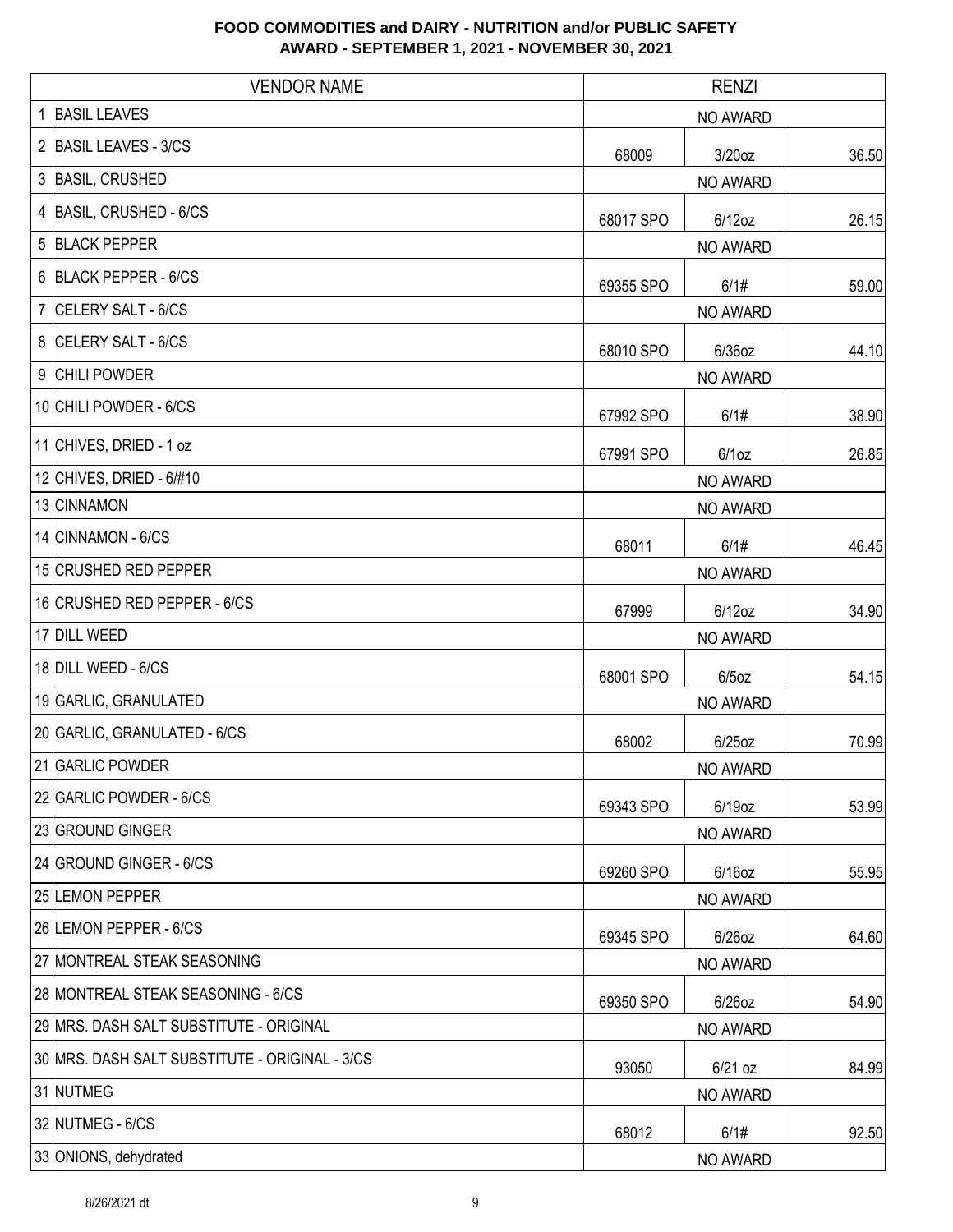| <b>VENDOR NAME</b>                    | <b>RENZI</b>             |                 |       |
|---------------------------------------|--------------------------|-----------------|-------|
| 34 ONIONS, dehydrated - 6/CS          | 68005 SPO                | 6/1#            | 34.50 |
| 35 ONION POWDER                       |                          | NO AWARD        |       |
| 36 ONION POWDER - 6/CS                | 68006 SPO                | 6/20oz          | 41.05 |
| 37 OREGANO                            |                          | NO AWARD        |       |
| 38 OREGANO - 3/CS                     | 68014                    | 3/1.5#          | 55.10 |
| 39 PAPRIKA                            |                          | NO AWARD        |       |
| 40 PAPRIKA - 6/CS                     | 68007 SPO                | 6/16oz          | 34.99 |
| 41 PARSLEY FLAKES                     |                          | NO AWARD        |       |
| 42 PARSLEY FLAKES -3/CS               | 68276                    | $6/2$ oz        | 13.65 |
| 43 POULTRY SEASONING                  |                          | NO AWARD        |       |
| 44 POULTRY SEASONING - 6/CS           | 67995                    | $6/12$ oz       | 57.55 |
| 45 TACO SEASONING                     | 56683                    | 5#              | 14.90 |
| 46 TACO SEASONING - 6/CS              |                          | NO AWARD        |       |
| <b>SOUP</b>                           |                          |                 |       |
| 1 CHICKEN NOODLE LO-SO - 7.5 oz       | 76569                    | 24/7.25oz       | 20.45 |
| 2 CHICKEN NOODLE LO-SO - 50 oz        | 11892 SPO                | 12/50oz         | 46.25 |
| 3 CREAM OF CELERY - 7.5 oz            |                          | <b>NO AWARD</b> |       |
| 4 CREAM OF CELERY, CONDENSED - 50 oz  | 76592                    | 12/50oz         | 43.50 |
| 5 CREAM OF CHICKEN - 7.5 oz           | 36699                    | 24/7.25oz       | 27.55 |
| 6<br>CREAM OF CHICKEN, LO-SO - 7.5 oz |                          | NO AWARD        |       |
| 7 CREAM OF MUSHROOM - 7.5 oz          | 36670                    | 24/7.25oz       | 27.99 |
| 8 CREAM OF MUSHROOM - 50 oz           | 11899                    | 12/50oz         | 45.95 |
| 9 CREAM OF MUSHROOM LO-SO - 7.25 oz   | 36671 SPO                | 24/7.25oz       | 23.05 |
| 10 CREAM OF MUSHROOM LO-SO #5         | 11880 SPO                | 12/49.5oz       | 46.29 |
| 11 TOMATO - 7.5 oz                    | 76590                    | 24/7.25oz       | 21.55 |
| 12 TOMATO, CONDENSED - 50 oz          | 11890                    | 12/50oz         | 34.35 |
| 13 TOMATO LO-SO - 7.25 oz             | 36994 SPO                | 24/7.25oz       | 19.99 |
| 14 TOMATO LO-SO - 50 oz               | 11886 Healthy<br>Request | 12/50oz         | 36.98 |
| 15 VEGETABLE LO-SO - 7.25 oz          | 36997 SPO                | 24/7.25oz       | 23.00 |
| <b>FROZEN DESSERTS</b>                |                          |                 |       |
| 1 ANGEL FOOD CAKE - Uniced - 6/20 oz  | 17922                    | 6/8" Round      | 34.99 |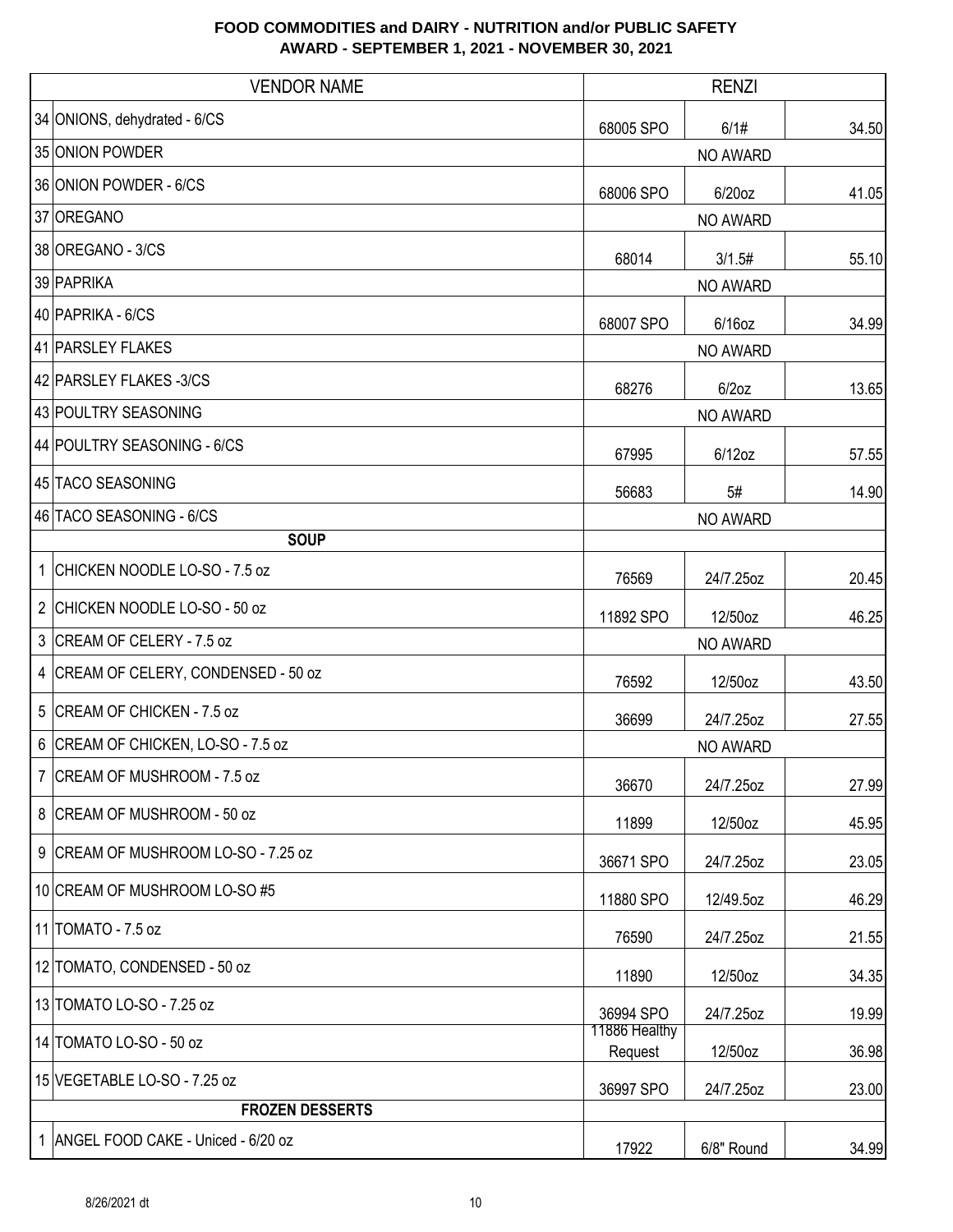| <b>VENDOR NAME</b>                           | <b>RENZI</b> |                        |       |
|----------------------------------------------|--------------|------------------------|-------|
| 2 APPLE PIE RAW                              | 48233        | 6/46oz                 | 32.55 |
| 3 APPLE PIE BAKED                            | 48336        | 6/10"                  | 43.96 |
| 4 APPLE PIE SUGAR FREE                       |              | NO AWARD               |       |
| 5 BERRY MEDLEY PIE                           | 45264        | 2/5#                   | 23.45 |
| 6 BLUEBERRY PIE RAW                          | 48092        | 6/46oz                 | 47.10 |
| 7 BLUEBERRY PIE, DIET SUGAR FREE             |              | NO AWARD               |       |
| 8 BOSTON CREAM PIE                           | 48025        | $6/33$ oz              | 41.15 |
| 9 CARROT CAKE premade                        | 48042        | 4/96oz                 | 75.99 |
| 10 CHERRY PIE RAW                            | 48030        | 6/46oz                 | 44.80 |
| 11 CHERRY PIE, DIET SUGAR FREE               |              | NO AWARD               |       |
| 12 CREAM PIE: Banana Cream                   | 48176        | 6/27oz                 | 34.89 |
| 13 CREAM PIE: Chocolate                      | 48089        | 6/10"                  | 36.05 |
| 14 CREAM PIE: Coconut Cream                  | 48024        | 6/27oz                 | 34.15 |
| 15 FRUIT OF THE FOREST PIE                   | 48198        | $6/47$ oz<br>Wildberry | 54.99 |
| 16 ICE CREAM, CHOCOLATE - approx 4 oz        | 71012        | 24/4oz                 | 7.65  |
| 17 ICE CREAM, STRAWBERRY - approx 4 oz       | 71013        | 24/4oz                 | 7.65  |
| 18 ICE CREAM, VANILLA - approx 4 oz          | 71011        | 24/4oz                 | 7.65  |
| 19 ICE CREAM, VANILLA -LACTOSE - approx 4 oz |              | NO AWARD               |       |
| 20 ICE CREAM, NSA CHOCOLATE - approx 4 oz    |              | NO AWARD               |       |
| 21 ICE CREAM, NSA VANILLA - approx 4 oz      |              | NO AWARD               |       |
| 22 LEMON PIE                                 | 48213        | 6/36oz                 | 39.45 |
| 23 STRAWBERRY RHUBARB PIE                    | 48028        | 6/48oz                 | 51.97 |
| 24 WHIP TOPPING - 12/32 oz                   | 28075        | 12/32oz                | 52.99 |
| 25 WHIPPED TOPPING - White - 12/16oz Bags    | 10304        | 12/16oz                | 42.85 |
| <b>JUICES / DRINK MIXES</b>                  |              |                        |       |
| $1$ APPLE - 46 oz                            | 47050        | 12/46oz                | 29.80 |
| 2 CRANBERRY - 46 oz                          | 47052        | 12/46oz                | 31.55 |
| 3 GRAPE JUICE - 46 oz                        | 47051        | 12/46oz                | 37.99 |
| 4 ORANGE - 64 oz                             | 47057        | 12/46oz                | 34.49 |
| 5 PINEAPPLE - 46 oz                          | 47058        | 12/46oz                | 35.50 |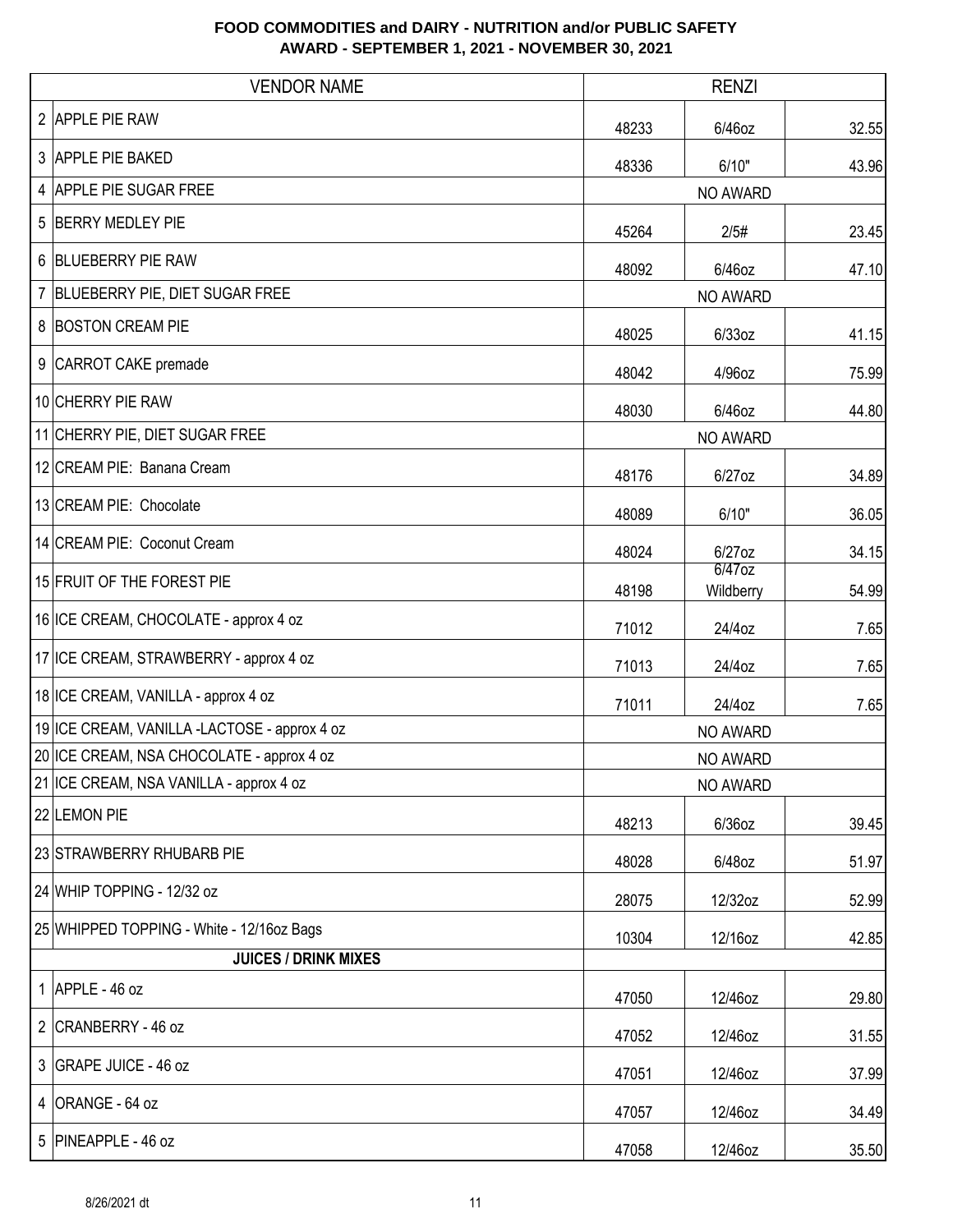| <b>VENDOR NAME</b>                             | <b>RENZI</b> |            |       |
|------------------------------------------------|--------------|------------|-------|
| 6   TOMATO - 46 oz                             | 47060        | 12/46oz    | 22.04 |
| 7 APPLE EZO - 5.5 oz                           | 47046        | 48/5.5oz   | 22.65 |
| 8 CRANBERRY EZO - 5.5 oz                       | 47068 SPO    | 48/5.5oz   | 22.53 |
| $9$ GRAPE EZO - 5.5 oz                         |              | NO AWARD   |       |
| 10 ORANGE JUICE EZO - 5.5 oz                   | 47049 SPO    | 48/5.5oz   | 23.55 |
| 11 ORANGE/PINEAPPLE EZO - 5.5 oz               |              | NO AWARD   |       |
| 12 PINEAPPLE EZO - 5.5 oz                      | 47048        | 48/5.5oz   | 26.75 |
| 13 PRUNE EZO - 4 oz                            | 47356        | 72/4oz     | 18.70 |
| 14 PRUNE EZO - 5.5 oz                          |              | NO AWARD   |       |
| 15 TOMATO EZO - 5.5 oz                         | 47325        | 48/5.5oz   | 19.25 |
| 16 V-8 EZO LO SO - 5.5 oz, low sodium          | 47331        | 48/5.5oz   | 25.90 |
| 17 NO SUGAR ADDED - APPLE - 5.5 oz             | NO AWARD     |            |       |
| 18 NO SUGAR ADDED - GRAPE - 5.5 oz             | NO AWARD     |            |       |
| 19 NO SUGAR ADDED - ORANGE - 5.5 oz            | NO AWARD     |            |       |
| 20 NO SUGAR ADDED - PINEAPPLE - 5.5 oz         | NO AWARD     |            |       |
| 21 FRUIT PUNCH DRINK - 2 gal                   | NO AWARD     |            |       |
| 22 GRAPE DRINK MIX - 2 gal                     | NO AWARD     |            |       |
| 23 ORANGE DRINK MIX - 2 gal                    | NO AWARD     |            |       |
| 24 LEMONADE DRINK MIX - 2 gal                  | NO AWARD     |            |       |
| 25 PINK LEMONADE DRINK MIX - 2 gal             | NO AWARD     |            |       |
| 26 ICE TEA DRINK MIX - 2 gal                   |              | NO AWARD   |       |
| 27 FRUIT PUNCH DRINK MIX - POWDER - 21-24 oz   | 27528        | 12/24oz    | 22.55 |
| 28 GRAPE DRINK MIX - POWDER - 21-24 oz         | 27529        | 12/24oz    | 22.55 |
| 29 ORANGE DRINK MIX - POWDER - 21-24 oz        | 27530        | 12/24oz    | 22.55 |
| 30 LEMONADE DRINK MIX - POWDER - 21-24 oz      | 27527        | 12/24oz    | 22.55 |
| 31 PINK LEMONADE DRINK MIX - POWDER - 21-24 oz | 27532        | 12/24oz    | 22.55 |
| 32 ICE TEA DRINK MIX - POWDER - 21 - 24 oz     | 27533        | 12/24oz    | 22.55 |
| <b>BULK PRODUCTS</b>                           |              |            |       |
| 1 AU GRATIN POTATOES - 12/20.35 oz             | 34161        | 12/20.35oz | 61.45 |
| 2 BAKED BEANS (Gramma Brown) - #10             | NO AWARD     |            |       |
| 3 BEEF STEW - 10#                              |              | NO AWARD   |       |
| 4 BEETS, SLICED - #10                          | 62065        | 6/#10      | 30.44 |
| 5   BEETS, DICED - $#10$                       | 62067        | 6/#10      | 30.66 |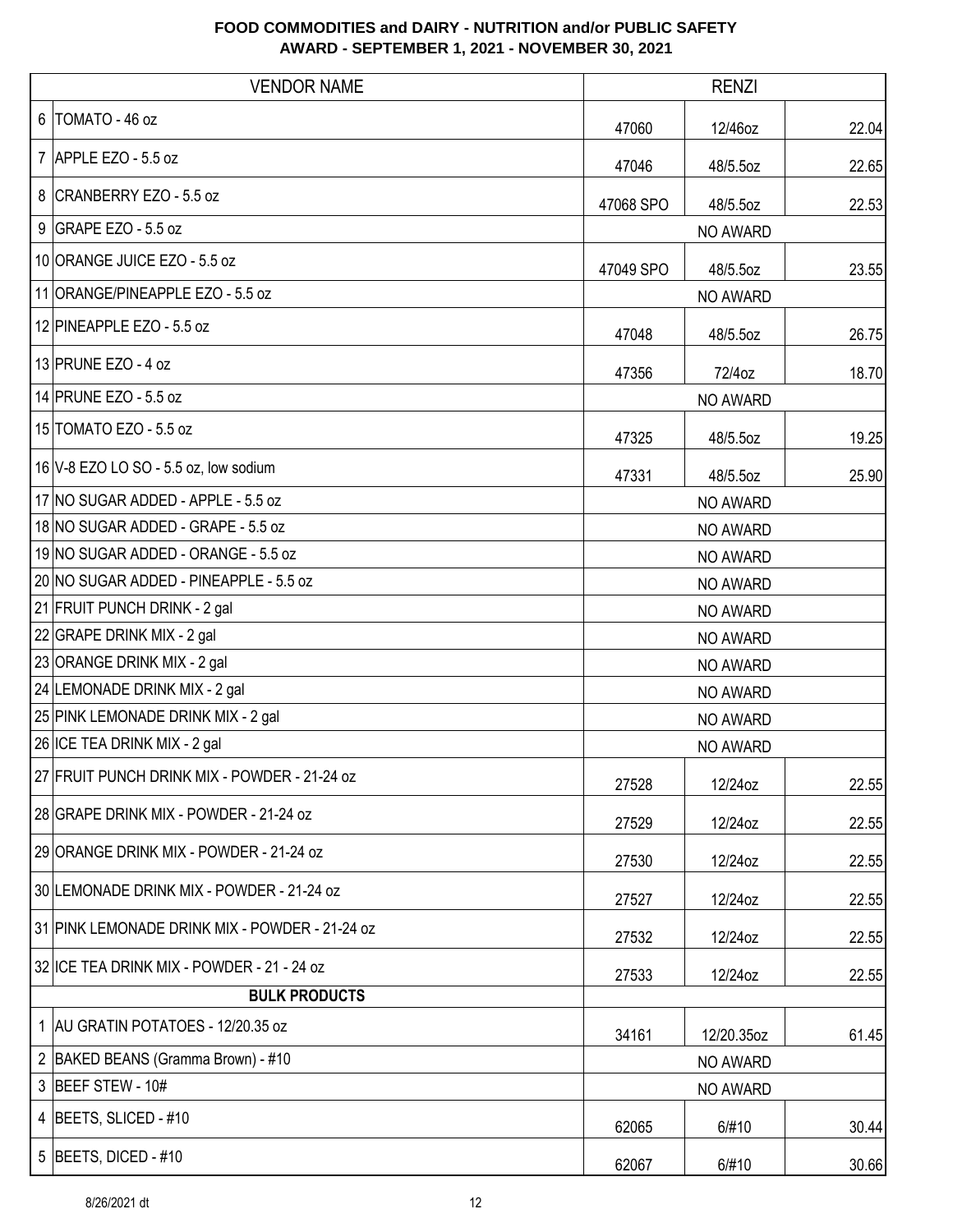| <b>VENDOR NAME</b>                   |            | <b>RENZI</b> |        |
|--------------------------------------|------------|--------------|--------|
| 6 BLACK OLIVES - #10                 | 59012      | 6/#10        | 41.25  |
| 7 BROWN GRAVY, LOW SODIUM - #5       | 57754      | 8/16oz Dry   | 36.70  |
| 8 CANNONBALL BBQ SAUCE - gal         | 57212      | $4/1$ gal    | 32.99  |
| 9 CHEDDAR CHEESE SAUCE - #10         | 63027      | 6/#10        | 37.15  |
| 10 CHILI SAUCE - #10                 | 57131      | 6/#10        | 35.49  |
| 11 COFFEE - 14 - 16 oz               | 71105      | 24/14oz      | 112.50 |
| 12 COFFEE, DECAF - 14 - 16 oz        | 70988 SPO  | 24/12oz      | 101.36 |
| 13 COLESLAW DRESSING - Gal           | 56090      | $4/1$ gal    | 44.24  |
| 14 CREAM STYLE CORN - #10            | 62035      | 6/#10        | 35.99  |
| 15 GARBANZO BEANS (CHIC PEAS) - #10  | 62059      | 6/#10        | 25.66  |
| 16 GRAPE JELLY - #10                 |            | NO AWARD     |        |
| 17 GRAPE JELLY - 132 oz              | 91435      | 6/132oz      | 43.39  |
| 18 GREEN BEANS - #10                 | 60093      | 6/#10        | 26.75  |
| 19 GREEN BEANS, 14 -16 oz            | 45244 Frzn | 12/2#        | 26.60  |
| 20 GREEN PEPPERS - #10               | 60095      | 6/#10        | 33.25  |
| 21 HOT SAUCE, MONARCH or equal - gal | 61004      | 4/1gal       | 22.47  |
| 22 JALAPENOS - #10                   | 63065      | 6/#10        | 29.89  |
| 23 KETCHUP - #10                     | 57081      | 6/#10        | 25.99  |
| 24 KETCHUP, 12 - 14 oz bottle        | 57257      | 20/14oz      | 30.45  |
| 25 KIDNEY BEANS - #10                | 62000      | 6/#10        | 26.40  |
| 26 KIDNEY BEANS, 14 - 16 oz          |            | NO AWARD     |        |
| 27 MASHED POTATOES - #10             | 35016      | 6/5.75#      | 54.99  |
| 28 MAYONNAISE, REGULAR - Gal         | 56205      | $4/1$ gal    | 37.77  |
| 29 MAYONNAISE, LOW FAT - Gal         | 56024      | $4/1$ gal    | 51.41  |
| 30 MUSHROOMS - #10                   | 68024      | 6/#10        | 48.80  |
| 31 MUSTARD - 12 oz bottle            | 57927      | 12/12oz      | 17.66  |
| 32 MUSTARD - Gal                     | 30058      | 4/1gal       | 17.75  |
| 33 NORTHERN BEAN - 10#               | 95412      | 6/#10        | 26.87  |
| 34 PEANUT BUTTER - 5#                | 92542      | 6/5#         | 50.95  |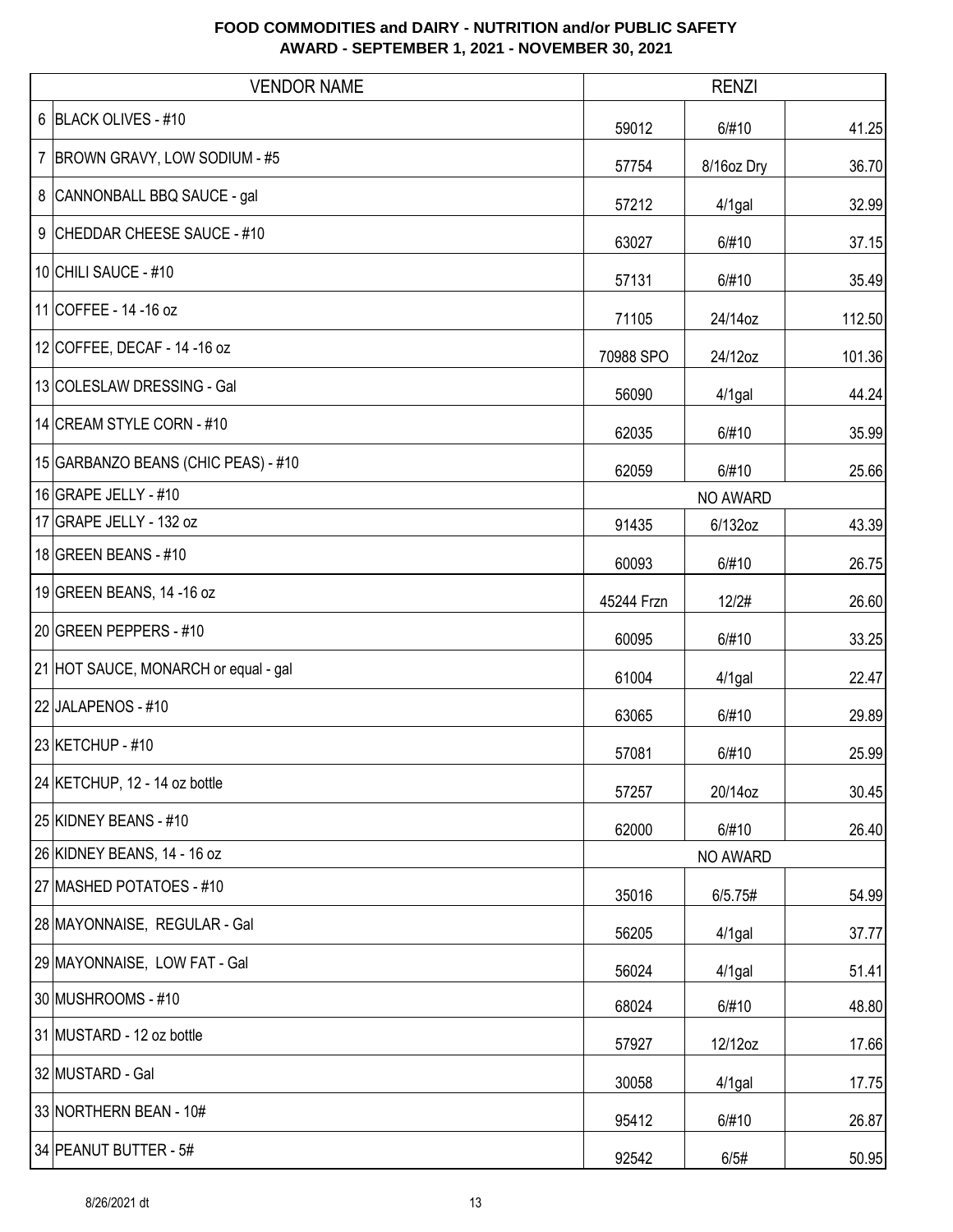| <b>VENDOR NAME</b>                         |          | <b>RENZI</b> |       |
|--------------------------------------------|----------|--------------|-------|
| 35 PEPPERS, RED & GREEN - 10#              | NO AWARD |              |       |
| 36 PICKLES, DILL - gal                     | 61040    | $2/1$ gal    | 14.10 |
| 37 PICKLES, DILL - 5 gal                   | 60125    | $1/5$ gal    | 29.99 |
| 38 PINTO BEANS - #10                       | 62033    | 6/108 oz     | 23.99 |
| 39 PIZZA SAUCE Grade A - #10               | 57051    | 6/#10        | 29.58 |
| 40 POTATOES, DICED - 10#                   | 62084    | 6/#10        | 29.95 |
| 41 POTATOES, DICED, FRESH VAC PACKED - 10# | 26020    | 2/10#        | 18.99 |
| 42 POTATO PEARL Vitamin C Enriched - 5#    |          | NO AWARD     |       |
| 43 POTATO - SCALLOPED - 6/2.25#            |          | NO AWARD     |       |
| 44 POTATO - SCALLOPED - 20.35 oz           | 34165    | 12/20.35oz   | 58.75 |
| 45 PUMPKIN - #10                           | 62083    | 6/#10        | 42.10 |
| 46 RAISINS - 30#                           | 73231    | 30#          | 36.97 |
| 47 RAVIOLI, CHEESE - #10                   | NO AWARD |              |       |
| 48 RAVIOLI, MEAT - #10                     | 66065    | 6/#10        | 32.07 |
| 49 RED PEPPERS - #10                       | 58997    | 6/#10        | 45.75 |
| 50 REFRIED BEANS - #10                     | 92603    | 6/115oz      | 45.99 |
| 51 REFRIED BEANS - 112 oz - 115 oz         | 62013    | 6/112oz      | 42.65 |
| 52 REFRIED BEANS, VEGETARIAN - #10         |          | NO AWARD     |       |
| 53 SALSA - #10                             | 57061    | 6/#10        | 33.38 |
| 54 SAUERKRAUT - #10                        | 62082    | 6/#10        | 33.95 |
| 55 SPAGHETTI SAUCE - #10                   | 57336    | 6/#10        | 28.65 |
| 56 SPAGHETTI SAUCE, LOW SODIUM - #10       | 57021    | 6/#10        | 28.85 |
| 57 STEWED TOMATO, Grade A - #10            | 56970    | 6/#10        | 25.99 |
| 58 STEWED TOMATO, LOW SODIUM Grade A - #10 |          | NO AWARD     |       |
| 59 STRAWBERRY PRESERVES - 4#               | 91424    | 6/4#         | 43.45 |
| 60 STRAWBERRY TOPPING - 5#                 | 75105    | 6/#5         | 55.75 |
| 61 SWEET POTATOES, syrup Grade A - #10     | 92369    | 6/#10        | 36.87 |
| 62 TEA BAGS, Regular                       | 71451    | 10/100ct     | 27.90 |
| 63 TOMATOES, CRUSHED - #10                 | 57016    | 6/#10        | 24.94 |
| 64 TOMATO PASTE, Grade A - #10             | 59085    | 6/#10        | 37.98 |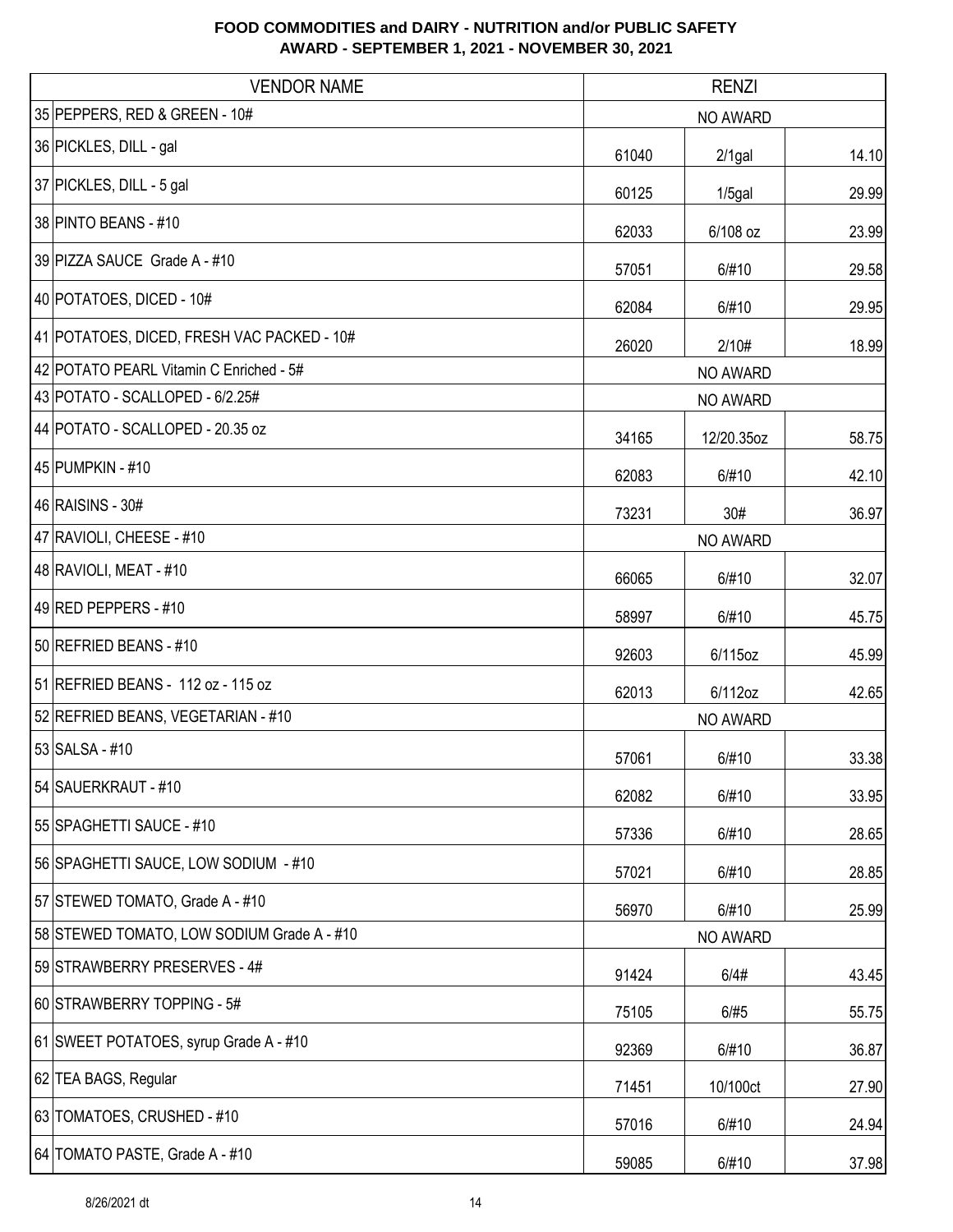| <b>VENDOR NAME</b>                         |              | <b>RENZI</b> |       |
|--------------------------------------------|--------------|--------------|-------|
| 65 TOMATO PASTE, LOW SODIUM Grade A - #10  | NO AWARD     |              |       |
| 66 TOMATO SAUCE, Grade A - #10             | 57055        | 6/#10        | 25.57 |
| 67 TOMATO SAUCE, LOW SODIUM Grade A - #10  |              | NO AWARD     |       |
| 68 WAX BEANS - 14 - 16 oz                  | 45338 Frzn   | 12/2#        | 29.99 |
| 69 WAX BEANS - #10                         | 62022        | 6/#10        | 30.99 |
| 70 VEGETARIAN BEAN - #10                   | 60097        | 6/#10        | 25.45 |
| 71 3-BEAN SALAD - #10                      |              | NO AWARD     |       |
| 72 4-BEAN SALAD - #10                      | 10974        | 6/#10        | 35.40 |
| <b>INDIVIDUAL SERVING ITEMS</b>            |              |              |       |
| 1 CHIPS - Corn                             | 77540 SPO    | 104/1oz      | 34.90 |
| 2 DORITOS - Cool Ranch - 1 oz              | 77546 SPO    | 104/1oz      | 34.90 |
| 3 DORITOS - Nacho Cheese - 1 oz            | 77545        | 104/1oz      | 34.90 |
| 4   FUNYUNS CHIPS - .75 oz                 | 77484        | 104/.75oz    | 35.65 |
| 5 HOT CHOCOLATE, SUGAR FREE PACKET         | 48229 SPO    | 6/40ct       | 36.95 |
| 6 ORANGE JUICE - 4 oz                      | 47000        | 72/4oz       | 12.65 |
| 7   POTATO CHIP - regular - 1 oz           | 77542        | 104/1oz      | 34.90 |
| 8 POTATO CHIP - BBQ - 1 oz                 | 77541        | 104/1oz      | 34.90 |
| 9   POTATO CHIP - Salt & Vinegar - 1 oz    | 78511        | 64/1.5oz     | 32.19 |
| 10 POTATO CHIP - Sour Cream & Onion - 1 oz | 77543        | 104/1oz      | 34.90 |
| 11 PRETZELS - 1 oz                         | 77532        | 88/1oz       | 29.20 |
| 12 TORTILLA CHIPS - 2 oz                   | 78574 Scoops | 72/.875oz    | 26.40 |
| 13 PC APPLESAUCE                           | 64153        | 96/4.5oz     | 27.45 |
| 14 PC BBQ SAUCE                            | 66218        | 100/1oz      | 9.94  |
| 15 PC BUTTER cups - 8 lb                   | 25313        | 720/5gm      | 25.83 |
| 16 PC CEREAL - GLUTEN FREE CHEX            | 84166        | 96/1oz       | 25.07 |
| 17 PC COFFEE                               | 71220        | 84/1.75oz    | 55.14 |
| 18 PC COFFEE, DECAF                        | 71217        | 84/1.75oz    | 57.83 |
| 19 PC CREAM CHEESE                         | 25001        | 100/1oz      | 17.15 |
| 20 PC DIET CRANBERRY SAUCE                 | 64053 SPO    | 200/.5oz     | 28.39 |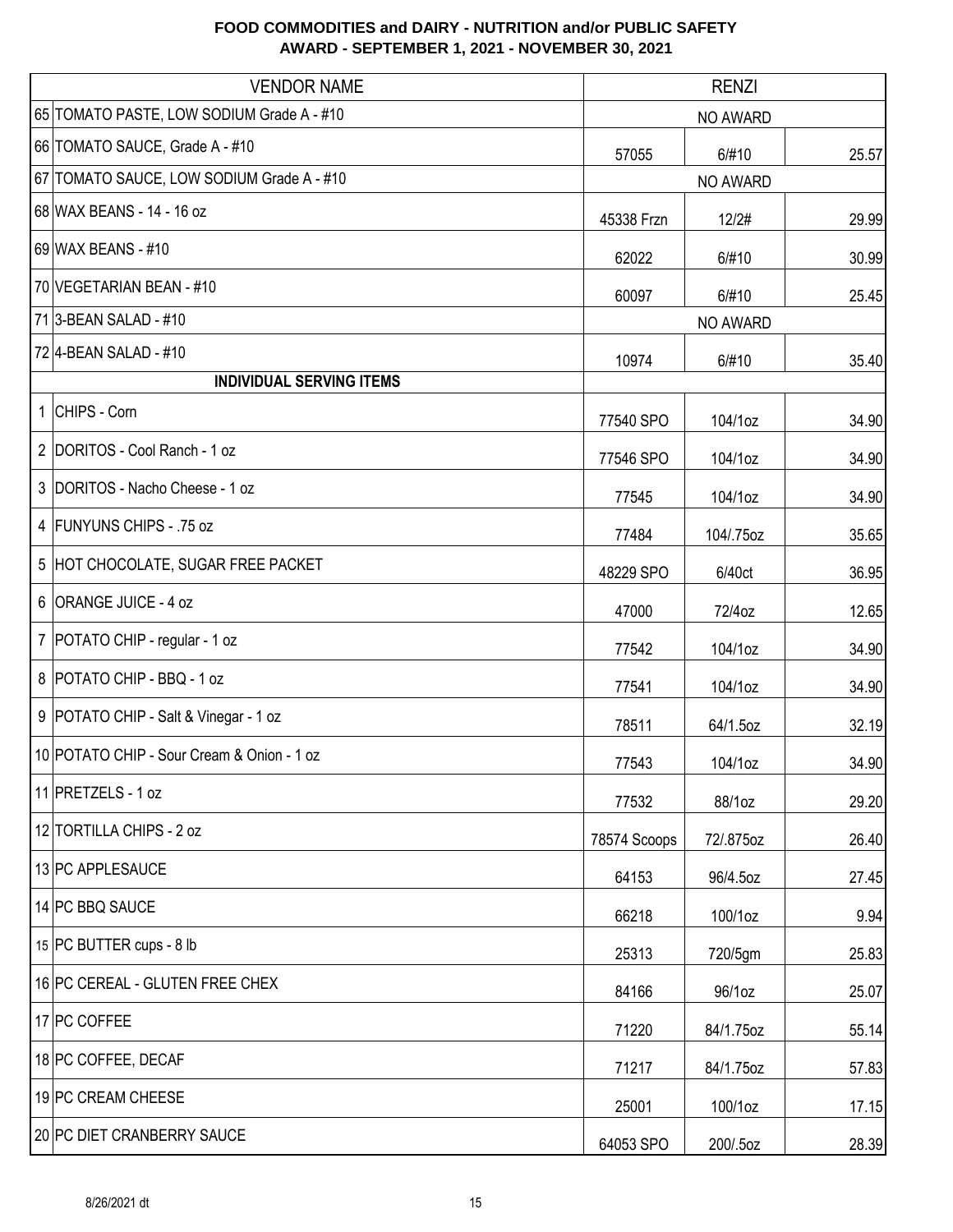| <b>VENDOR NAME</b>                                     |          | <b>RENZI</b> |       |
|--------------------------------------------------------|----------|--------------|-------|
| 21 PC HALF & HALF                                      | 67174    | 360 - 3/8oz  | 14.90 |
| 22 PC JELLY - diet                                     | 66222    | 200/12gm     | 14.19 |
| 23 PC JELLY - regular                                  | 91197    | 200/.5 oz    | 12.99 |
| 24 PC KETCHUP, equivalent to Heinz or Hunts brand      | 59086    | 1000/9gm     | 23.18 |
| 25 PC MARGARINE cups                                   |          | NO AWARD     |       |
| 26 PC MAYONAISE                                        | 66585    | 500/9gm      | 16.85 |
| 27 PC MUSTARD                                          | 66223    | 500/4.5gm    | 7.24  |
| 28 PC PANCAKE SYRUP                                    | 66229    | 100/1.5oz    | 10.15 |
| 29 PC PANCAKE SYRUP, Sugar Free                        | 35057    | 100/1.1 oz   | 15.29 |
| 30 PC PEANUT BUTTER                                    | 66527    | 200/.5oz     | 24.15 |
| 31 POPCORN, Smart Food, White Cheddar - .5 oz          | 73325    | 72/.5oz      | 25.66 |
| 32 PC RELISH                                           | 66219    | 200/9gm      | 10.46 |
| 33 PC SALT SUBSTITUTE                                  | NO AWARD |              |       |
| 34 PC SPLENDA                                          | 67002    | 2000ct       | 24.99 |
| 35 PC SUGAR                                            | 67001    | 2000ct       | 13.09 |
| 36 PC SOUR CREAM cups                                  | 25446    | 100/1oz      | 15.20 |
| 37 PC SWEET & SOUR                                     | 66236    | 100/1oz      | 10.15 |
| FRUITS & VEGETABLES, FRESH and CANNED                  |          |              |       |
| $\mathbf{1}$<br>APPLES, fresh                          | 88025    | 40# 120ct    | 33.15 |
| 2 APPLES: sliced, juice or water packed, Grade A - #10 | 10251    | 6/#10        | 44.99 |
| 3 APPLESAUCE Unsweetened, Grade A - #10                | 65045    | 6/#10        | 25.14 |
| 4   APRICOTS - Grade A - #10                           | 11266    | 6/#10        | 35.99 |
| 5 BANANAS, fresh - 150 ct                              | 88036    | 150ct        | 22.75 |
| 6   BROCCOLI, fresh                                    | 88083    | 14ct         | 25.92 |
| 7   FROZEN BERRY MEDLEY - 20#                          | 45264    | 2/5#         | 23.45 |
| 8 CABBAGE, fresh                                       | 88091    | 50#          | 17.65 |
| 9<br>CANTELOPE, fresh                                  | 88039    | 12-15ct      | 30.76 |
| 10 CELERY. Bunch                                       | 88308    | 1ct          | 1.99  |
| 11 COLE SLAW MIX - 4/5# bags                           | 88139    | 4/5#         | 18.99 |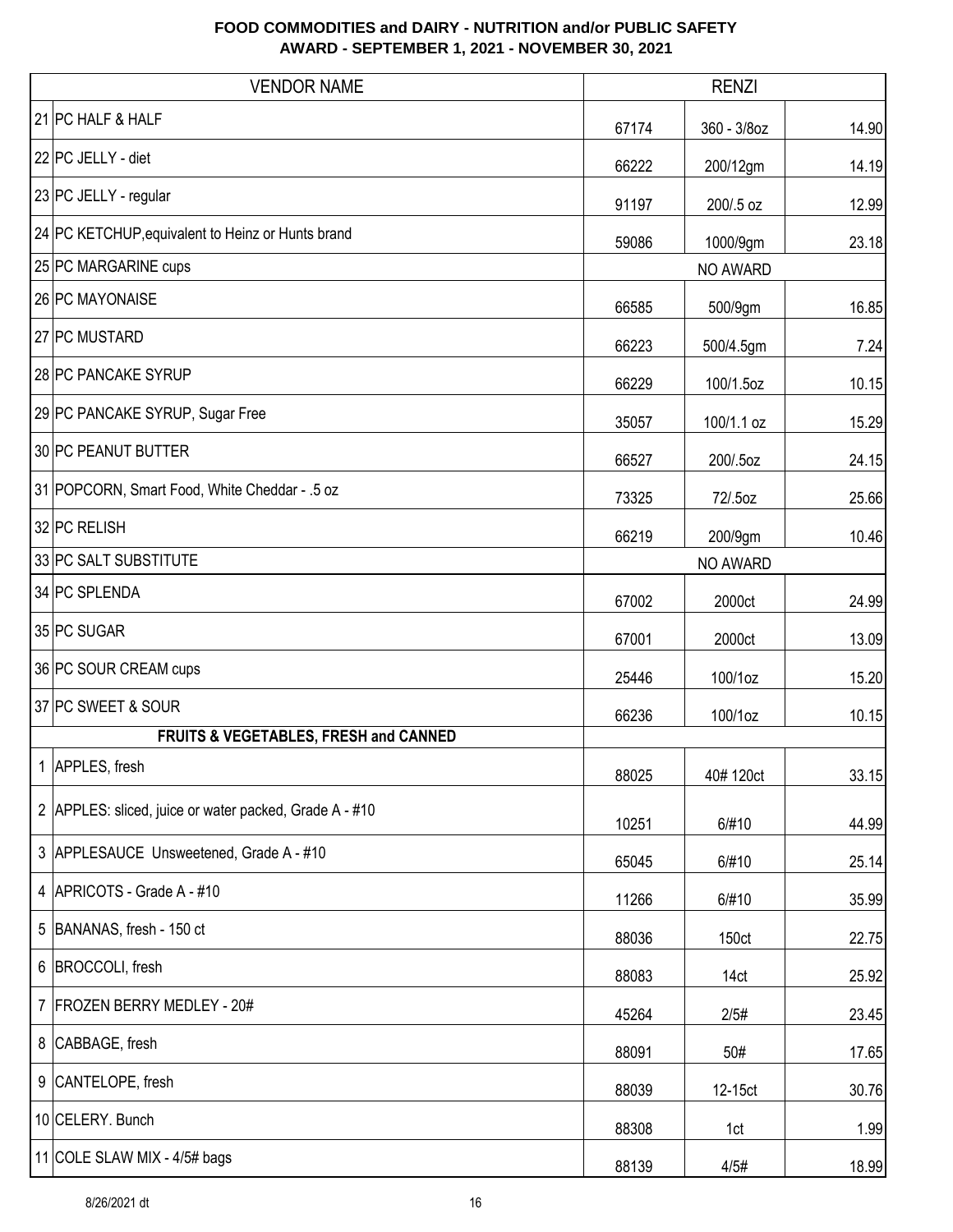| <b>VENDOR NAME</b>                                                      |                | <b>RENZI</b> |       |
|-------------------------------------------------------------------------|----------------|--------------|-------|
| 12 CRANBERRY SAUCE Whole, Grade A - #10                                 | 64049 SPO      | 6/101oz      | 48.96 |
| 13 CRANBERRY SAUCE, Jellied, Grade A - #10                              | 47037          | 6/101oz      | 45.83 |
| 14 CUCUMBERS, fresh - 24-30 case                                        | 88110          | 15#          | 12.40 |
| 15 CRUSHED PINEAPPLE: fancy, juice Hawaiian Coarse, Grade A - #10       | 64045          | 6/#10        | 33.71 |
| 16 FROZEN STRAWBERRIES, UNSWEETENED - Grade A - 10#                     | 45177          | 10#          | 19.85 |
| 17 FROZEN STRAWBERRIES, UNSWEETENED - Grade A - 30#                     |                | NO AWARD     |       |
| 18 FROZEN STRAWBERRIES, SWEETENED - Grade A - 6/5#                      | 45175          | 6/6.5#       | 90.63 |
| 19 FRUIT COCKTAIL, Grade A - #10                                        | 61041          | 6/#10        | 43.44 |
| 20 FRUIT CUPS, 4 oz - Grade A                                           | 46233          | 36/4oz       | 18.99 |
| 21 FRUIT MEDLEY, Festival/Classic, melon pieces, grapes - Grade A - #10 | 31226          | 1/8#         | 23.25 |
| 22 GREEN PEPPERS, 5lb-fresh                                             | 88169          | 3#           | 4.96  |
| 23 GREEN PEPPERS, 20lb-fresh                                            | 88168          | 20#          | 40.60 |
| 24 HONEYDEW MELON, fresh                                                | 88048          | $5-6ct$      | 26.01 |
| 25 LETTUCE, Iceberg, fresh, head                                        | 88124          | 24ct         | 34.27 |
| 26 LETTUCE, Iceberg, fresh, bag                                         | 88131          | 4/5#         | 30.99 |
| 27 MANDARIN ORANGE, sections, light, Grade A - #10                      | 66031          | 6/#10        | 37.90 |
| 28 ONIONS, fresh                                                        | 88153          | 50#          | 34.64 |
| 29 ORANGES, fresh                                                       | 88348          | 113ct        | 48.55 |
| 30 PEACHES diced, light Grade A - #10                                   | 64008          | 6/#10        | 40.34 |
| 31 PEACHES yellow, light cling halves, Grade A - #10                    |                | NO AWARD     |       |
| 32 PEACHES sliced, light Grade A - #10                                  | 63043          | 6/#10        | 38.55 |
| 33 PEARS halves, light Grade A - #10                                    | 64019          | 6/#10        | 45.31 |
| 34 PEARS pieces, light Grade A - #10                                    | 64012          | 6/#10        | 37.79 |
| 35 PINEAPPLE TIDBITS: light, Grade A - #10                              | 64043 In Juice | 6/#10        | 45.69 |
| 36 PINEAPPLE, sliced, juice packed, Grade A - #10                       | 63037          | 6/#10        | 49.80 |
| 37 PLUMS, fresh                                                         |                | NO AWARD     |       |
| 38 POTATOES, fresh                                                      | 88609          | 50#          | 25.71 |
| 39 SNOW PEAS                                                            |                | NO AWARD     |       |
| 40 SWEET POTATO, MASHED - frozen                                        |                | NO AWARD     |       |
| 41 TOMATOES, fresh                                                      | 88208          | 25#          | 32.17 |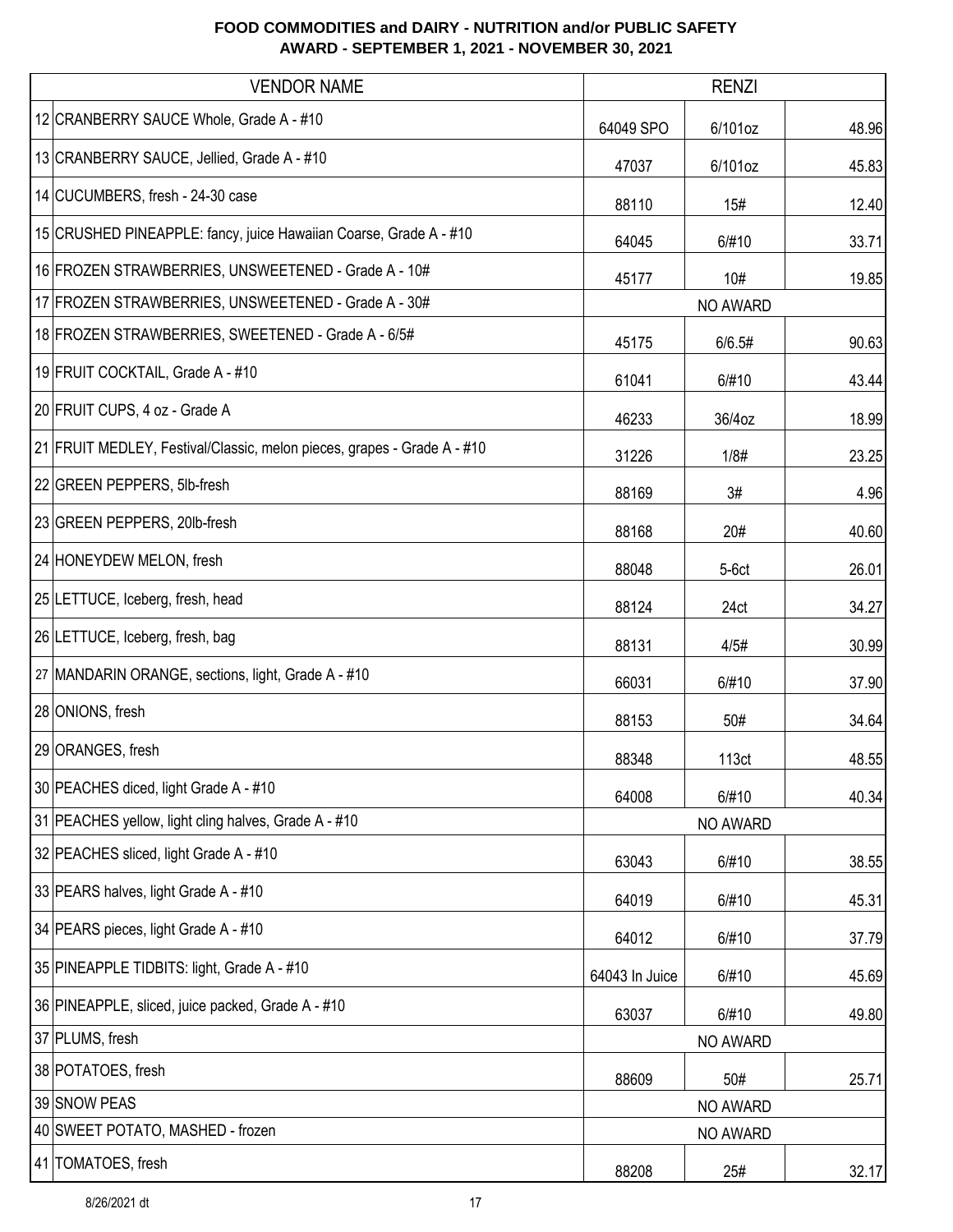| <b>VENDOR NAME</b>                                |           | <b>RENZI</b> |       |
|---------------------------------------------------|-----------|--------------|-------|
| 42 TROPICAL FRUIT, papaya, banana - Grade A - #10 | 64030     | 6/#10        | 53.32 |
| 43 WATERMELON, fresh                              | 88076     | 1ct          | 9.15  |
| <b>VEGETABLES - FROZEN</b>                        |           |              |       |
| 1 ASPARAGUS, Grade A                              | 45086     | 6/2.5#       | 26.85 |
| 2 BREAKFAST CUBE POTATOES, Grade A                | 34395     | 6/5#         | 48.24 |
| 3 BROCCOLI, CUT, Grade A                          | 45131     | 20#          | 16.90 |
| 4 BROCCOLI SPEARS, Grade A                        | 45229     | 12/2#        | 21.15 |
| 5 BRUSSEL SPROUTS, Grade A                        | 45255     | 12/2#        | 22.00 |
| 6 CALIFORNIA BLEND, Grade A                       | 45331     | 20#          | 20.50 |
| 7 CAPRI MIX, Grade A                              | 45318     | 20#          | 19.70 |
| 8 BABY CARROTS, whole Grade A                     | 45228     | 20#          | 23.35 |
| 9 CARROTS, CUT, Grade A                           | 45018     | 20#          | 14.60 |
| 10 CARROTS, DICED, 30#, Grade A                   | 45100     | 12/2#        | 18.45 |
| 11 CAULIFLOWER, grade A                           | 45257     | 12/2#        | 19.99 |
| 12 CORN, Grade A                                  | 45024     | 20#          | 19.95 |
| 13 GREEN BEANS, CUT, Grade A                      | 45265     | 20#          | 22.75 |
| 14 GREEN BEANS, ITALIAN CUT, Grade A              | 45336     | 12/2#        | 24.00 |
| 15 DICED GREEN PEPPERS, Grade A                   | 45097     | 12/2#        | 25.15 |
| 16 FAJITA STRIPS                                  |           | NO AWARD     |       |
| 17 FRENCH GREEN BEANS, Grade A                    | 45253     | 12/2#        | 29.55 |
| 18 HUBBARD SQUASH, Grade A                        | 45174     | 12/4#        | 42.65 |
| 19 ITALIAN MIX, Grade A                           | 45348     | 20#          | 22.95 |
| 20 LIMA BEANS, Grade A                            | 45312     | 20#          | 30.94 |
| 21 MIXED VEGETABLES Grade A, 5 way mix            | 45126     | 12/2.5#      | 28.99 |
| 22 ONIONS, DICED, Grade A                         | 45102     | 12/2#        | 26.70 |
| 23 ORIENTAL BLEND, Grade A                        | 45259     | 20#          | 24.40 |
| 24 PEARL ONIONS. Grade A                          | 45359 SPO | 12/2#        | 31.98 |
| 25 PEAS, Grade A                                  | 45136     | 20#          | 24.70 |
| 26 PEAS/CARROTS, Grade A                          | 45137     | 20#          | 25.99 |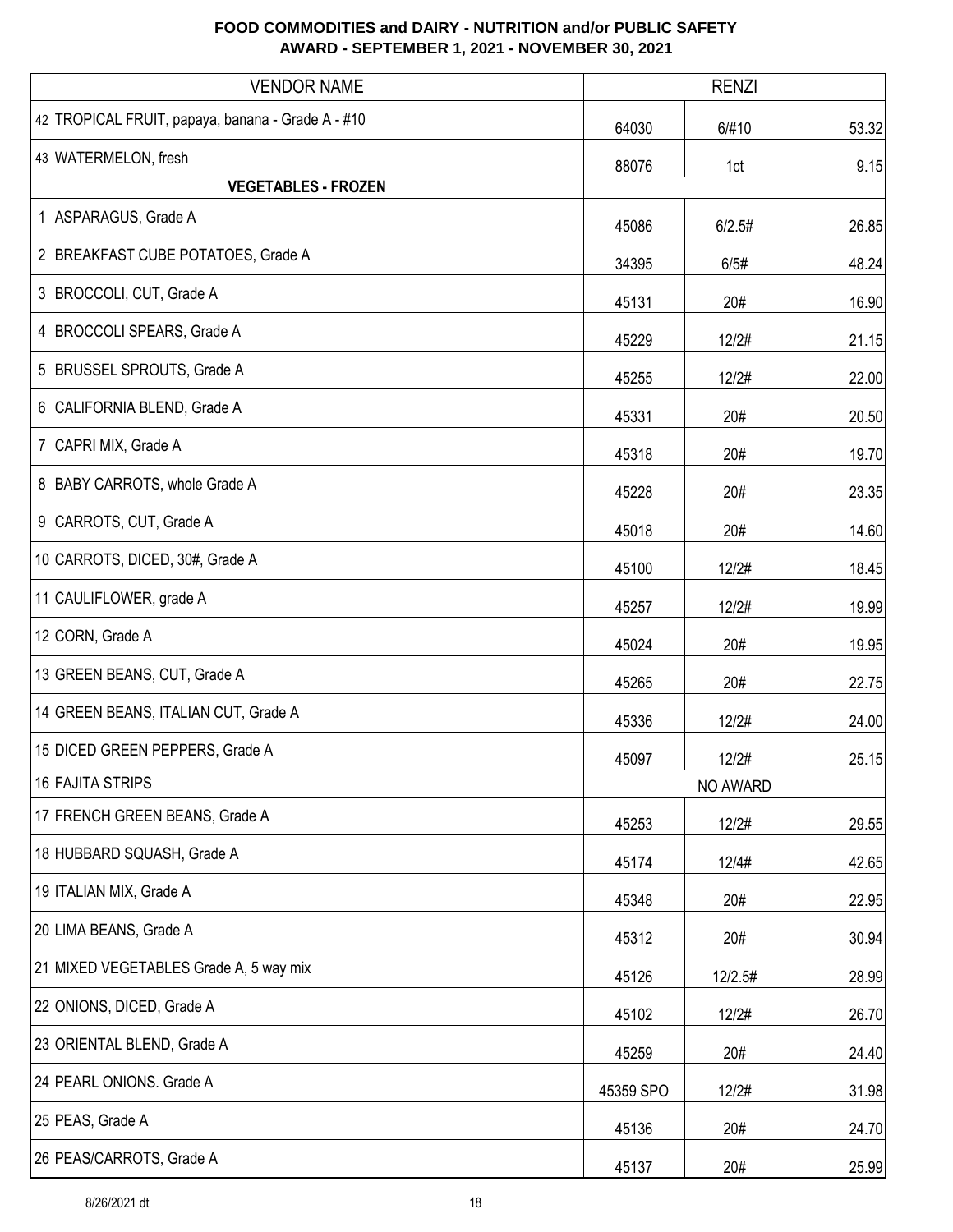|                                                  | <b>VENDOR NAME</b> |                 | <b>RENZI</b> |       |
|--------------------------------------------------|--------------------|-----------------|--------------|-------|
| 27 PEPPERS, RED & GREEN - 20#                    |                    | 45109           | 25#          | 33.00 |
| 28 SCAND BLEND, Grade A                          |                    | 45124           | 20#          | 23.45 |
| 29 SPINACH, chopped Grade A                      |                    | 45232           | 12/3#        | 37.80 |
| 30 TURNIPS, Grade A                              |                    | 45327           | 1/20# Diced  | 29.80 |
| 31 WAX BEANS, CUT, Grade A                       |                    | 45338           | 12/2#        | 28.46 |
| 32 WINTER BLEND, Grade A                         |                    | 45099           | 12/2#        | 23.05 |
| 33 ZUCCHINI. Grade A                             |                    | 45294<br>Sliced | 20#          | 26.40 |
|                                                  | <b>PUDDING</b>     |                 |              |       |
| $\mathbf{1}$<br>BUTTERSCOTCH - 6/10#             |                    | 73193           | 6/#10        | 29.90 |
| 2 CHOCOLATE - $6/10#$                            |                    | 73191           | 6/#10        | 29.90 |
| $\mathfrak{Z}$<br>CHOCOLATE POWDER MIX - 12/2#   |                    |                 | NO AWARD     |       |
| CHOCOLATE POWDER MIX - 12/24 oz<br>4             |                    | 28585           | 12/24oz      | 29.40 |
| 5  LEMON - 6/10#                                 |                    | 73195           | 6/#10        | 30.10 |
| 6   PISTACHIO - 6/10#                            |                    |                 | NO AWARD     |       |
| TAPIOCA - 6/10#<br>$\overline{7}$                |                    | 73196           | 6/#10        | 31.55 |
| 8 VANILLA - 12/24 oz                             |                    |                 | NO AWARD     |       |
| 9<br>VANILLA POWDER MIX - 12/2#                  |                    | 28451           | 12/24oz      | 33.77 |
| 10 SUGAR FREE - BUTTERSCOTCH - 5 oz              |                    | 28474 SPO       | 12/5oz       | 29.99 |
| 11 SUGAR FREE - CHOCOLATE - 5 oz                 |                    | 28473 SPO       | 12/3.5oz     | 26.07 |
| 12 SUGAR FREE - VANILLA - 5 oz                   |                    | 28463 SPO       | 12/3.5oz     | 18.69 |
| 13 SNACK PACK PUDDINGS, BUTTERSCOTCH -3.5 oz     |                    | 73187           | 48/3.5oz     | 17.95 |
| 14 SNACK PACK PUDDINGS, CHOCOLATE - 3.5 oz       |                    | 73188           | 48/3.5oz     | 17.95 |
| 15 SNACK PACK PUDDINGS, VANILLA - 3.5 oz         |                    | 73186           | 48/3.5oz     | 17.95 |
| 16 SNACK PACK PUDDINGS, DIABETIC, RICE - 4 oz    |                    | 73180 SPO       | 48/4oz       | 29.98 |
| 17 SNACK PACK PUDDINGS, DIABETIC, TAPIOCA - 4 oz |                    | 73209 SPO       | 48/4oz       | 24.98 |
| 18 SNACK PACK PUDDINGS, DIABETIC, VANILLA - 4 oz |                    | 88862           | 48/3.25oz    | 23.99 |
|                                                  | <b>JELLO</b>       |                 |              |       |
| 1  REGULAR - 24 oz- asst                         |                    | 29212 SPO       | 12/24oz      | 37.47 |
| 2 SUGAR FREE RED - 2.75 oz                       |                    | 28272 SPO       | 18/2.75oz    | 40.25 |
| 3 SUGAR FREE CITRUS - 2.75 oz                    |                    | 28273 SPO       | 18/2.75oz    | 40.25 |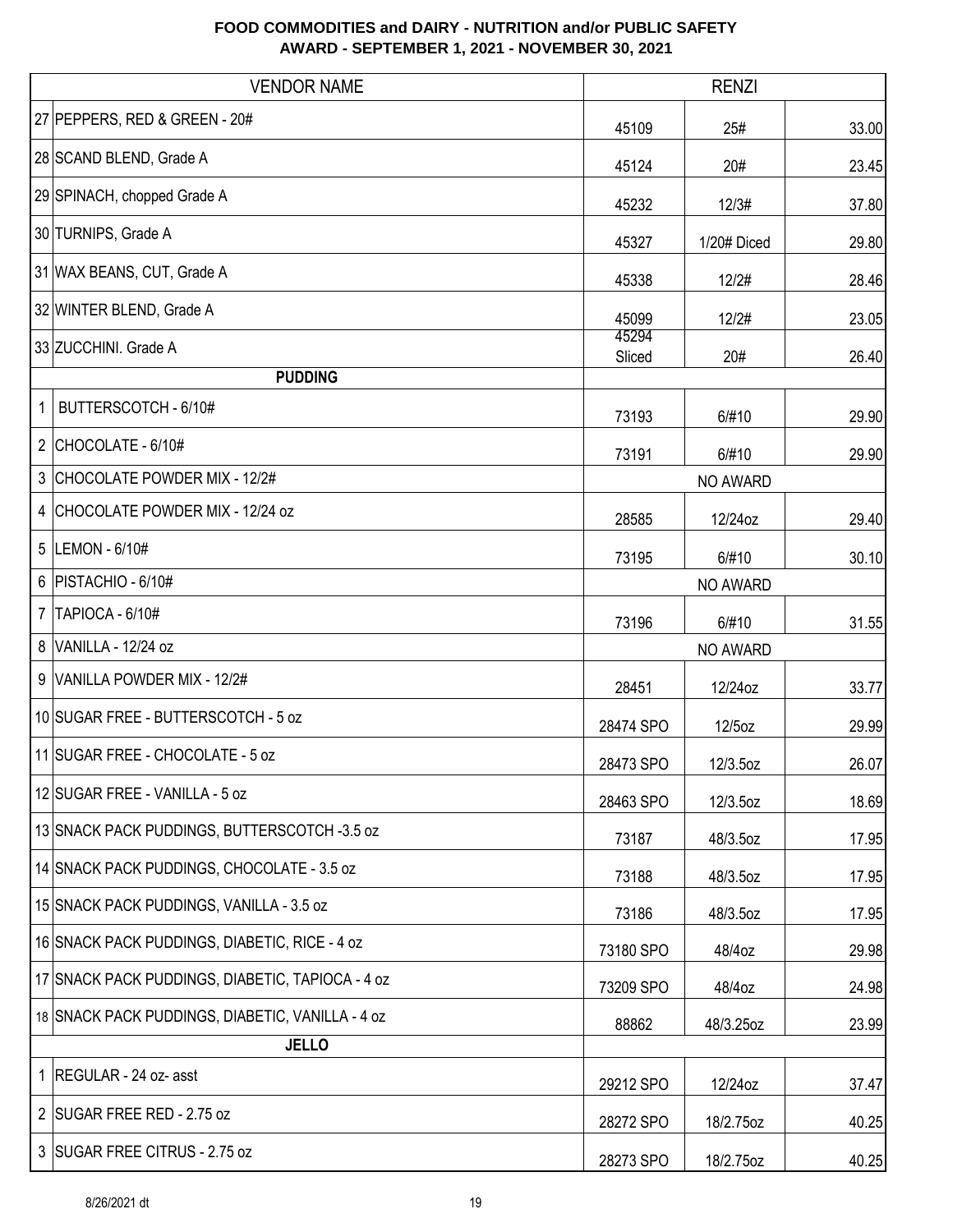|                | <b>VENDOR NAME</b>                                                    |                                                       | <b>RENZI</b> |       |
|----------------|-----------------------------------------------------------------------|-------------------------------------------------------|--------------|-------|
|                | <b>DAIRY</b>                                                          |                                                       |              |       |
|                | 1 CHEESE AMER PROCESSED SLICED - Yellow - 20lb                        | 25039                                                 | 4/5#         | 48.93 |
|                | 2 CHEESE AMER PROCESSED SLICED - White - 20lb                         | 25038                                                 | 4/5#         | 48.93 |
|                | 3 CHEESE, CHEDDAR - Block - 10lb                                      | 25081                                                 | 10#          | 3.04# |
|                | 4 CHEESE, EXTRA SHARP - Block - 10lb                                  | 25064 NYS                                             | 10#          | 3.44# |
|                | 5 CHEESE, MEXICAN - Shredded - 20lb                                   | 25045                                                 | 4/5#         | 50.50 |
|                | 6 CHEESE, MOZZARELLA - Shredded - 20lb                                | 25155                                                 | 4/5#         | 54.50 |
|                | 7 CHEESE, MOZZARELLA - Shredded - 30lb                                |                                                       | NO AWARD     |       |
|                | 8 CHEESE, SHARP - Shredded - 20 lb                                    | 25042                                                 | 4/5#         | 66.90 |
|                | 9 CHEESE, SHARP, LOW SODIUM - Shredded - 20 lb                        |                                                       | NO AWARD     |       |
|                | 10 CHEESE, SWISS - Block - 8lb                                        | 25866                                                 | 2/8#         | 3.97# |
|                | 11 CHEESE, SWISS, LOW SODIUM - Block - 5lb                            |                                                       | NO AWARD     |       |
|                | 12 COTTAGE CHEESE - 5lb                                               | 25117                                                 | 4/5#         | 36.45 |
|                | 13 COTTAGE CHEESE, 1% - 5lb                                           |                                                       | NO AWARD     |       |
|                | 14 CREAM CHEESE - 3#                                                  | 25919                                                 | 10/3#        | 58.75 |
|                | 15 CREAM CHEESE - 5#                                                  |                                                       | NO AWARD     |       |
|                | 16 LIQUID BUTTER -gal                                                 | 58470                                                 | $3/1$ gal    | 39.44 |
|                | 17 MARGARINE - 30/1lb                                                 | 29088                                                 | 30/1#        | 33.36 |
|                | 18 PARMESAN CHEESE                                                    | 25330                                                 | 4/5#         | 52.95 |
|                | 19 PIZZA CRUST, rectangular par baked                                 | 37807                                                 | 10/43oz      | 26.00 |
|                | 20 SOUR CREAM - 5lb                                                   | 25328                                                 | 4/5#         | 26.75 |
|                | 21 YOGURT - assorted                                                  | 26086 Strawb,<br>26088<br>Stra/bana,<br>26087 Vanilla | 48/4oz       | 21.35 |
|                | 22 YOGURT, LIGHT - assorted flavors                                   | 26078                                                 | 48/4oz       | 18.30 |
|                | 23 YOGURT, VANILLA - 2 lb                                             | 76516                                                 | 6/32oz       | 18.97 |
|                | 24 YOGURT, VANILLA - 4 lb                                             | 26154 SPO                                             | 12/6oz       | 9.27  |
|                | 25 YOGURT, VANILLA - 6 oz                                             | 26087                                                 | 48/40Z       | 21.35 |
|                | <b>COOKIES &amp; CRACKERS</b>                                         |                                                       |              |       |
| 1              | COOKIES, CHOCOLATE CHIP, frozen ready to bake dough - 1 oz - 1.5 oz   | 39976                                                 | 320/1oz      | 45.39 |
| $\overline{2}$ | COOKIES, OATMEAL, frozen ready to bake dough - 1 oz - 1.5 oz          |                                                       | NO AWARD     |       |
|                | 3 COOKIES, OATMEAL RAISIN, frozen ready to bake dough - 1 oz - 1.5 oz | 51466                                                 | 213/1.5oz    | 51.45 |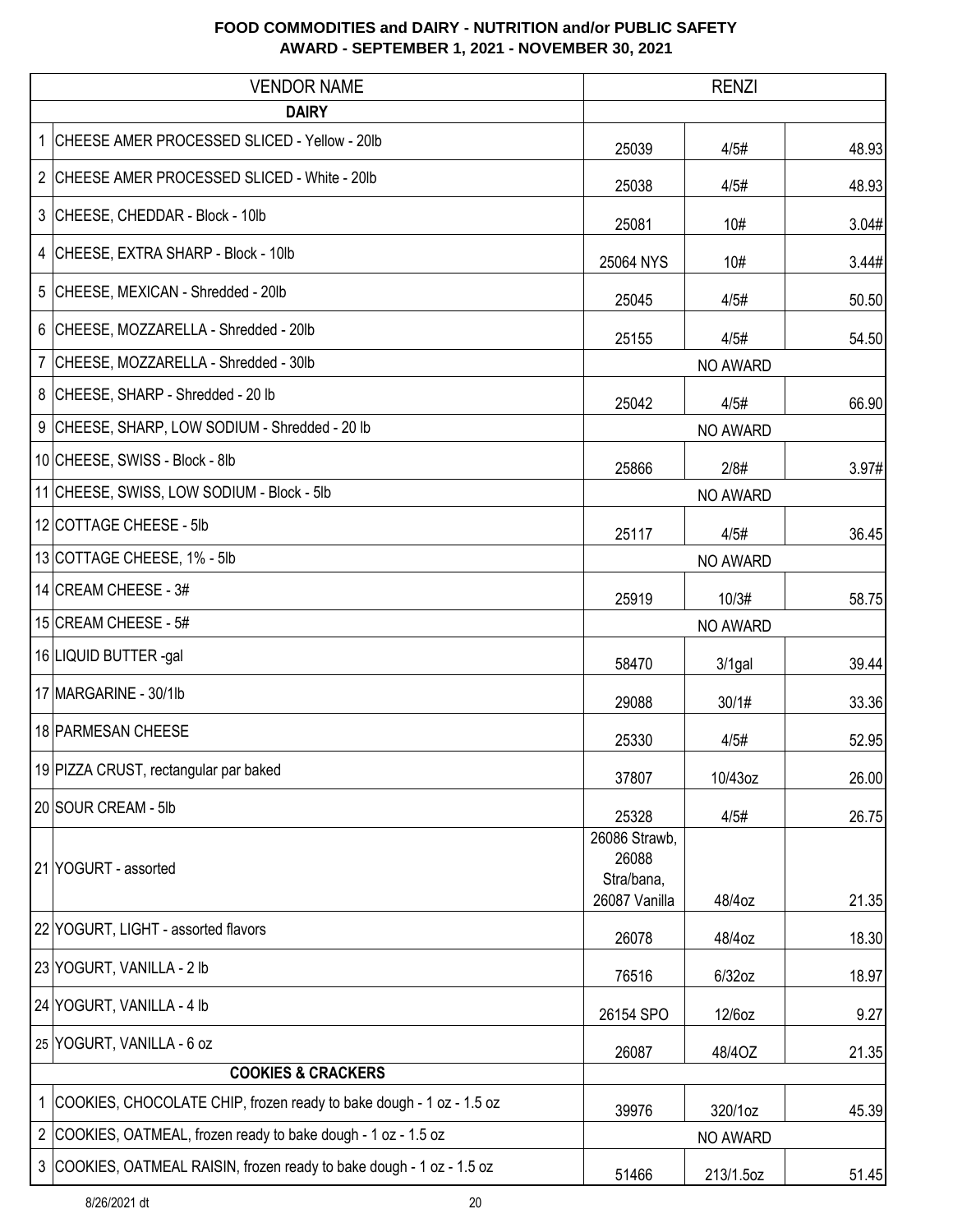| <b>VENDOR NAME</b>                                                                     |                        | <b>RENZI</b>            |       |
|----------------------------------------------------------------------------------------|------------------------|-------------------------|-------|
| 4 COOKIES, PEANUT BUTTER, frozen ready to bake dough - 1 oz - 1.5 oz                   |                        | NO AWARD                |       |
| 5<br>COOKIES, SUGAR, frozen ready to bake dough - 1 oz - 1.5 oz                        | 39988                  | 320/1oz                 | 40.71 |
| COOKIES, WHITE CHIP MACADAMIAN NUT, frozen ready to bake dough - 1 oz - 1.5<br>6<br>0Z | 51594 SPO              | 213/1.5oz               | 56.12 |
| $\overline{7}$<br><b>FIG NEWTONS</b>                                                   | 72051                  | 120/2oz                 | 48.98 |
| 8   FIG NEWTONS, individual package                                                    | 72024 SPO              | 120/1oz                 | 41.00 |
| 9 GRAHAM CRACKERS, individual package                                                  | 28125                  | 200/2ct                 | 24.55 |
| 10 LORNA DOONE COOKIE, individual package                                              | 72022                  | 120/4ct 1oz             | 34.66 |
| 11 SALTINE - KRISPY, individual package                                                | 73314                  | 500/2ct                 | 19.45 |
| 12 SALTINES UNSALTED TOPS, individual package                                          |                        | NO AWARD                |       |
| 13 SUGAR FREE COOKIE, Chocolate, individual package                                    | 32509                  | 106/.75oz               | 33.99 |
| 14 SUGAR FREE COOKIE, Lemon, individual package                                        | 32510                  | 106/.75oz               | 33.99 |
| 15 SUGAR FREE COOKIE, Short Bread, individual package                                  |                        | <b>NO AWARD</b>         |       |
| <b>MISC</b>                                                                            |                        |                         |       |
| 1 COFFEE, REGULAR - 2 oz                                                               | 71021                  | 84/2oz                  | 61.05 |
| 2 COFFEE, DECAF - 2 oz                                                                 | 71216                  | 84/2oz                  | 70.84 |
| 3 BAGEL, PLAIN WHITE                                                                   | 40056                  | 72/2.3oz Sliced         | 20.90 |
| 4 BAGEL, WHOLE WHEAT                                                                   | 40055                  | 72/2.3oz WG<br>Sliced   | 20.90 |
| 5 BLACK PEPPER SHAKER - disposable                                                     | 67190                  | 48/1.5oz                | 45.15 |
| 6 BREAD STICKS - WHOLE WHEAT                                                           |                        | NO AWARD                |       |
| 7 GARLIC BREAD - BUTTERTOP                                                             | 51399                  | 12/10oz                 | 25.85 |
| 8 GLUTEN FREE - BAGELS, asst                                                           | 51171                  | 24/3.5oz                | 27.40 |
| 9 GLUTEN FREE - BREAD - 6/30 oz                                                        | 10539                  | $6/24$ oz<br>MultiGrain | 49.49 |
| 10 GLUTEN FREE - BREAD - 12/14 oz                                                      | 10377                  | 12/14oz                 | 60.99 |
| 11 GLUTEN FREE - FROZEN SHERBERT, asst                                                 | 93577, 93578,<br>93580 | 96/4oz SPO              | 35.85 |
| 12 GLUTEN FREE - MUFFINS, asst                                                         | 51170 Blueb            | 36/3oz                  | 43.50 |
| 13 HAMBURGER ROLL                                                                      | 10365                  | 6/8ct - 4.5"            | 22.66 |
| 14 HOT DOG ROLL                                                                        | 37615                  | 8/12ct                  | 25.89 |
| 15 KOSHER - BREAD                                                                      |                        | NO AWARD                |       |
| 16 KOSHER - CHOW MEIN DINNER                                                           |                        | NO AWARD                |       |
| 17 KOSHER - CHICKEN DINNER                                                             |                        | NO AWARD                |       |
| 18 KOSHER - CHICKEN LEG DINNER                                                         |                        | NO AWARD                |       |